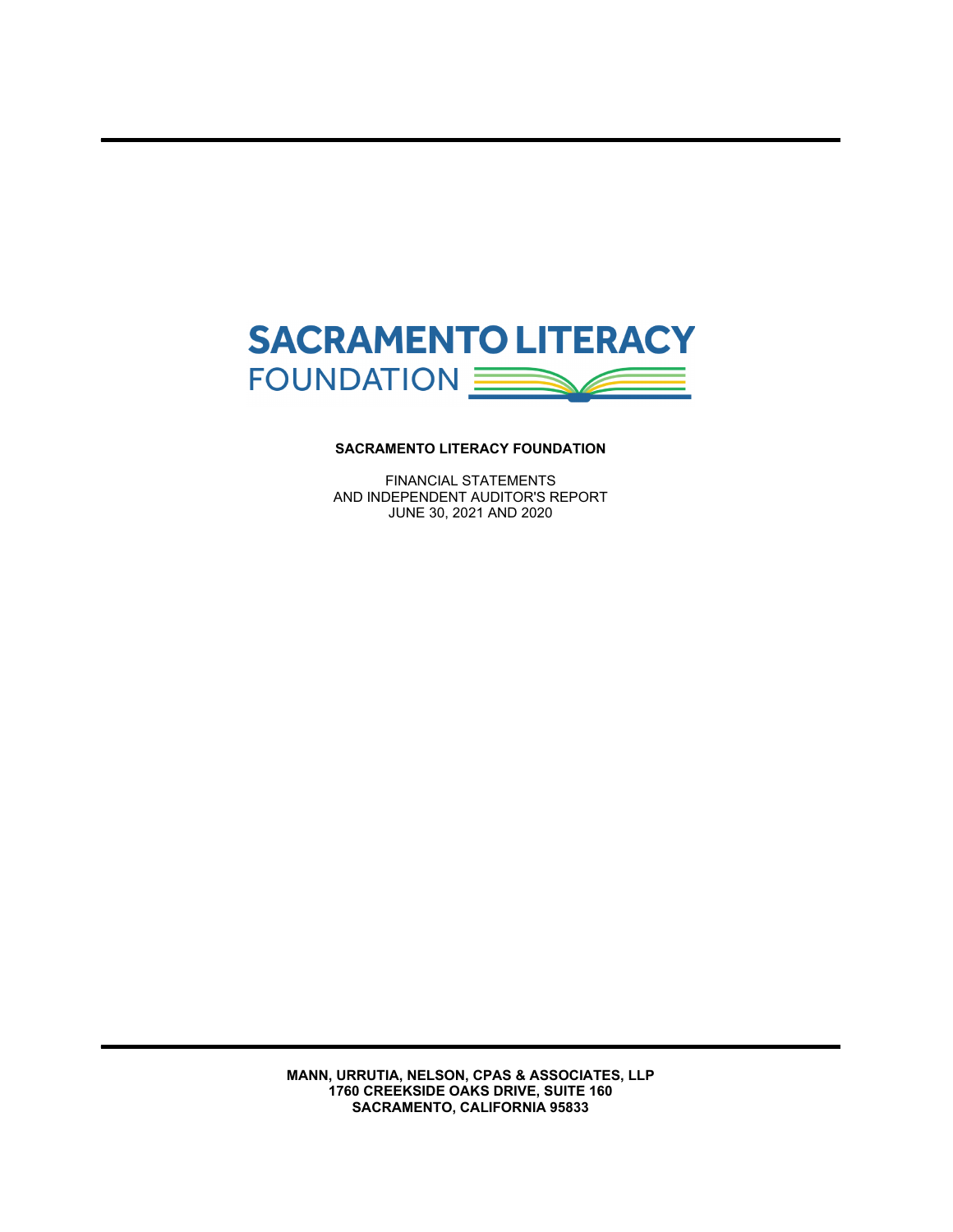TABLE OF CONTENTS JUNE 30, 2021 AND 2020

|                                                                     | Page     |
|---------------------------------------------------------------------|----------|
| Independent Auditor's Report                                        |          |
| Statements of Financial Position as of June 30, 2021 and 2020       | 2        |
| Statement of Activities for the year ended June 30, 2021            | 3        |
| Statement of Activities for the year ended June 30, 2020            | 4        |
| Statement of Functional Expenses for the year ended June 30, 2021   | 5        |
| Statement of Functional Expenses for the year ended June 30, 2020   | 6        |
| Statements of Cash Flows for the years ended June 30, 2021 and 2020 | 7        |
| Notes to the Financial Statements                                   | $8 - 23$ |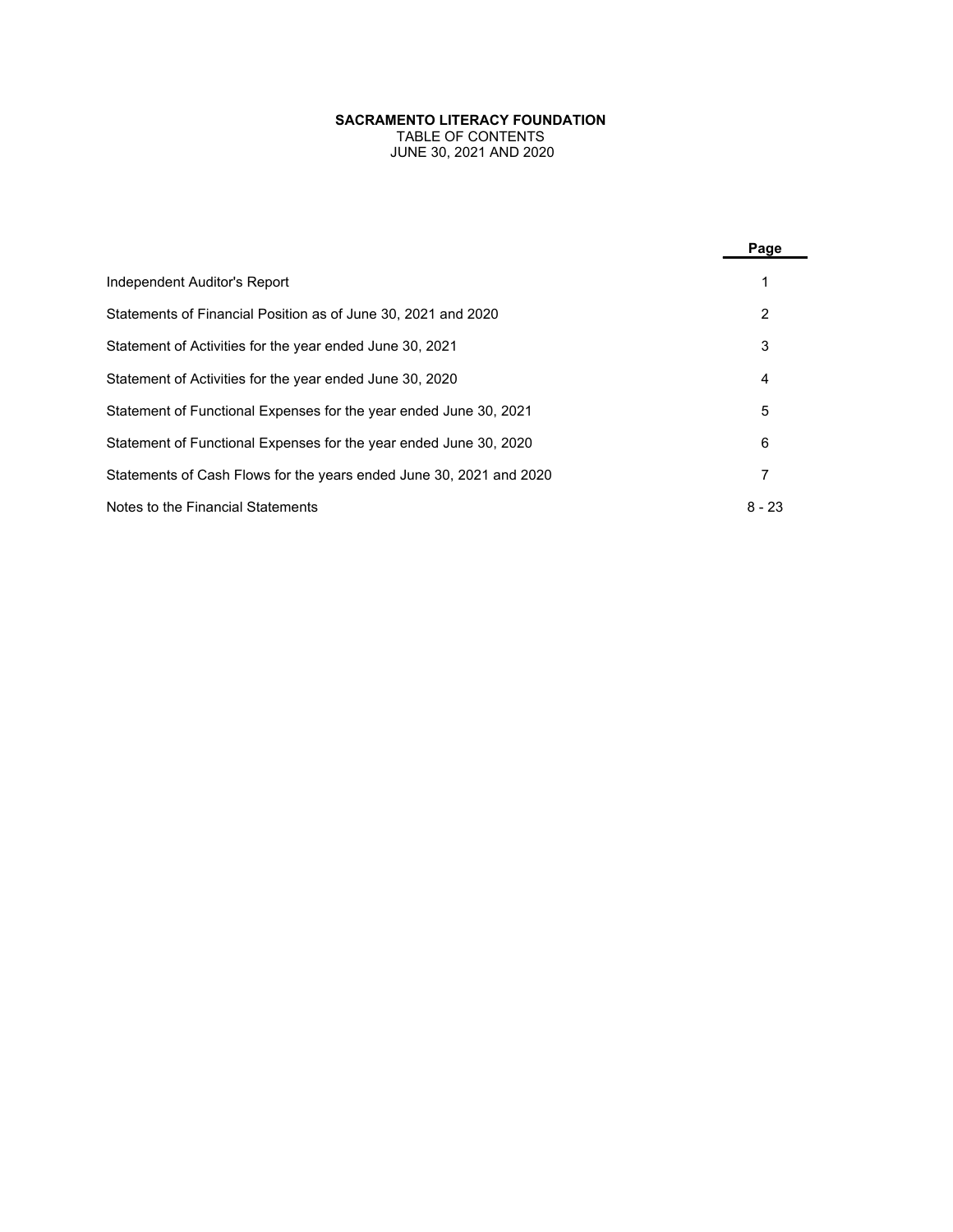

# **INDEPENDENT AUDITOR'S REPORT**

To the Board of Directors and Audit Committee of Sacramento Literacy Foundation Sacramento, California

We have audited the accompanying financial statements of Sacramento Literacy Foundation, (the Foundation), (a nonprofit organization), which comprise the statements of financial position as of June 30, 2021 and 2020, and the related statements of activities, functional expenses, and cash flows for the years then ended, and the related notes to the financial statements.

# Management's Responsibility for the Financial Statements

Management is responsible for the preparation and fair presentation of these financial statements in accordance with accounting principles generally accepted in the United States of America; this includes the design, implementation, and maintenance of internal control relevant to the preparation and fair presentation of financial statements that are free from material misstatement, whether due to fraud or error.

# **Auditor's Responsibility**

Our responsibility is to express an opinion on these financial statements based on our audits. We conducted our audits in accordance with auditing standards generally accepted in the United States of America. Those standards require that we plan and perform the audit to obtain reasonable assurance about whether the financial statements are free from material misstatement.

An audit involves performing procedures to obtain audit evidence about the amounts and disclosures in the financial statements. The procedures selected depend on the auditor's judgment, including the assessment of the risks of material misstatement of the financial statements, whether due to fraud or error. In making those risk assessments, the auditor considers internal control relevant to the entity's preparation and fair presentation of the financial statements in order to design audit procedures that are appropriate in the circumstances, but not for the purpose of expressing an opinion on the effectiveness of the entity's internal control. Accordingly, we express no such opinion. An audit also includes evaluating the appropriateness of accounting policies used and the reasonableness of significant accounting estimates made by management, as well as evaluating the overall presentation of the financial statements.

We believe that the audit evidence we have obtained is sufficient and appropriate to provide a basis for our audit opinion.

# Opinion

In our opinion, the financial statements referred to above present fairly, in all material respects, the financial position of the Foundation as of June 30, 2021 and 2020, and the changes in its net assets and its cash flows for the years then ended in accordance with accounting principles generally accepted in the United States of America.

Mann, Unratia, Nobem CPA's

Sacramento, California February 25, 2022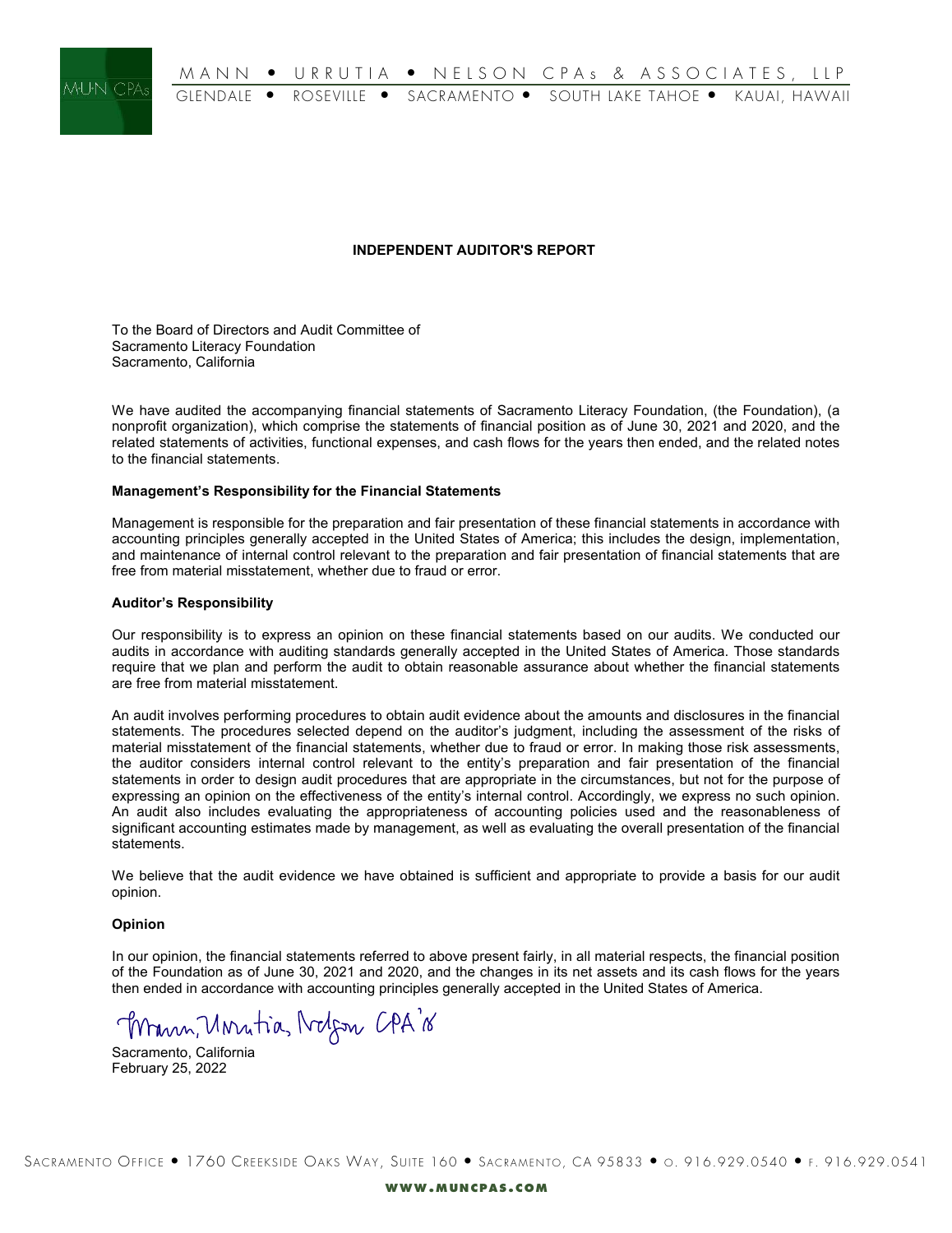# STATEMENTS OF FINANCIAL POSITION JUNE 30, 2021 AND 2020

**2021 2020 ASSETS Current Assets** Cash and cash equivalents (Note 2)  $\qquad \qquad \qquad \qquad$   $\qquad \qquad \qquad$  611,650 \$ 620,714 Investments (Note 4 and 5) 100 and 5 403,061 403,061 372,092<br>Contributions receivable (Note 6) 40,925 Contributions receivable (Note 6) 51,722 Other assets <u> 5,793</u> <u> 3,622</u> **Total Current Assets** 1,037,353 **Non-Current Assets** Investments (Note 4 and 5) 1,091,093 3,552,152 Contributions receivable, net of discount (Note 6) 20,550 55,439 Fixed Assets: Equipment and software 17,085 17,085 17,085 17,085 17,085 17,085 17,085 17,085 17,085 17,085 17,085 17,085 17,085 17,085 17,085 17,085 17,085 17,085 17,085 17,085 17,085 17,085 17,085 17,085 17,085 17,085 17,085 17,085 17, Less: accumulated depreciation  $(13,114)$   $(10,694)$ Total Fixed Assets, net 3,971 6,391 **Total Non-Current Assets** 1,115,614 1,115,614 3,613,982 **Total Assets by a 2,187,840 \$**  $\frac{2,187,840}{9}$  **\$**  $\frac{4,651,335}{9}$ **LIABILITIES AND NET ASSETS Current Liabilities** Accounts payable 6 22,841 \$ 35,664  $\frac{1}{2}$  35,664  $\frac{22,841}{8}$  35,664  $\frac{35,664}{10,066}$ Accrued vacation 10,066 **Accrued vacation** 8,851 10,066 **Donations** payable 2,001 Donations payable the control of the control of the control of the control of the control of the control of the control of the control of the control of the control of the control of the control of the control of the contr Other liabilities 822 and the payable, current portion (Note 8) and the set of the control of the payable, current portion (Note 8) and the control of the control of the payable, current portion (Note 8) and the control of Note payable, current portion (Note 8) - 11,131 **Total Current Liabilities** 32,514 58,862 **Non-Current Liabilities** Note payable, net of current portion (Note 8)  $\overline{\phantom{2}}$  22,911 **Total Non-Current Liabilities** - 22,911 **Total Liabilities** 32,514 81,773 **Net Assets** Without Donor Restrictions (Note 10) and the control of the control of the control of the control of the control of the control of the control of the control of the control of the control of the control of the control of t With Donor Restrictions (Note 9) 1,177,659 3,059,278 **Total Net Assets** 2,155,326 4,569,562 **Total Liabilities and Net Assets 6 2,187,840 \$ 4,651,335**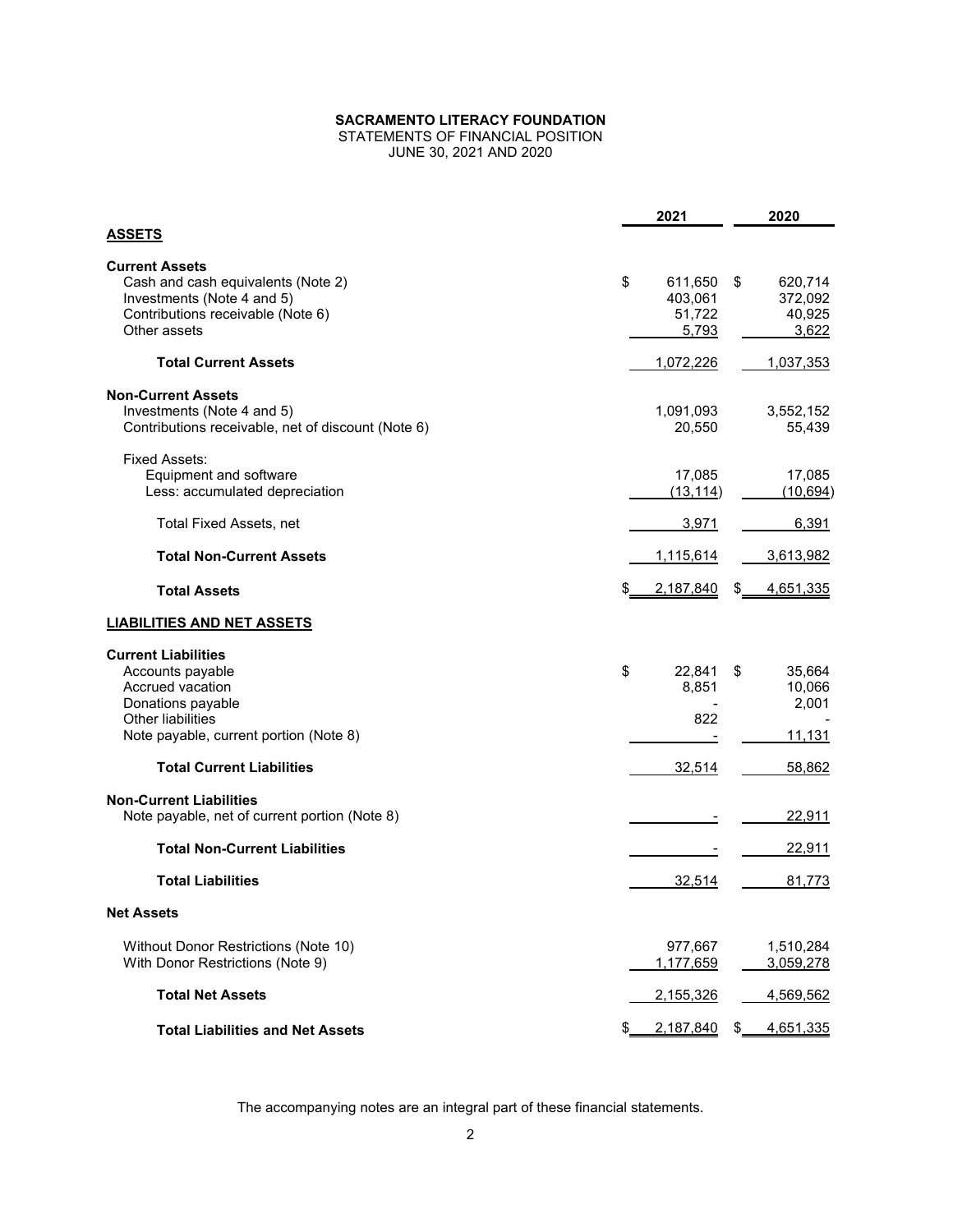STATEMENT OF ACTIVITIES FOR THE YEAR ENDED JUNE 30, 2021

|                                                                                                                | <b>Without Donor</b><br><b>Restrictions</b> |                                                  | <b>With Donor</b><br><b>Restrictions</b> |    | <b>Total</b>                                       |
|----------------------------------------------------------------------------------------------------------------|---------------------------------------------|--------------------------------------------------|------------------------------------------|----|----------------------------------------------------|
| <b>Support and Revenues</b>                                                                                    |                                             |                                                  |                                          |    |                                                    |
| Contributions<br>Special event revenue<br>Reimbursed expenses<br>Net investment income<br>PPP loan forgiveness | \$                                          | 243,197<br>38,650<br>196,245<br>94,886<br>34,042 | \$<br>124,916<br>67,174<br>614,662       | \$ | 368,113<br>105,824<br>196,245<br>709,548<br>34,042 |
| <b>Total Support and Revenue</b>                                                                               |                                             | 607,020                                          | 806,752                                  |    | 1,413,772                                          |
| Net assets released from restriction                                                                           |                                             | 452,511                                          | (452, 511)                               |    |                                                    |
| <b>Total Revenues</b>                                                                                          |                                             | 1,059,531                                        | 354,241                                  |    | 1,413,772                                          |
| <b>Expenses</b>                                                                                                |                                             |                                                  |                                          |    |                                                    |
| Program services<br>Fundraising<br>Management and general                                                      |                                             | 171,733<br>143,160<br>124,633                    |                                          |    | 171,733<br>143,160<br>124,633                      |
| <b>Total Expenses</b>                                                                                          |                                             | 439,526                                          |                                          |    | 439,526                                            |
| <b>Change in Net Assets Before Effects of Unusual</b><br><b>Transaction</b>                                    |                                             | 620,005                                          | 354,241                                  |    | 974,246                                            |
| <b>Unusual Transaction</b>                                                                                     |                                             |                                                  |                                          |    |                                                    |
| Transfers out per Settlement Agreement (Note 17)                                                               |                                             | (1, 152, 622)                                    | (2, 235, 860)                            |    | (3,388,482)                                        |
| <b>Change in Net Assets</b>                                                                                    |                                             | (532, 617)                                       | (1,881,619)                              |    | (2,414,236)                                        |
| Net Assets, July 1, 2020                                                                                       |                                             | 1,510,284                                        | 3,059,278                                |    | 4,569,562                                          |
| Net Assets, June 30, 2021                                                                                      |                                             | 977,667                                          | \$<br>1,177,659                          | \$ | 2,155,326                                          |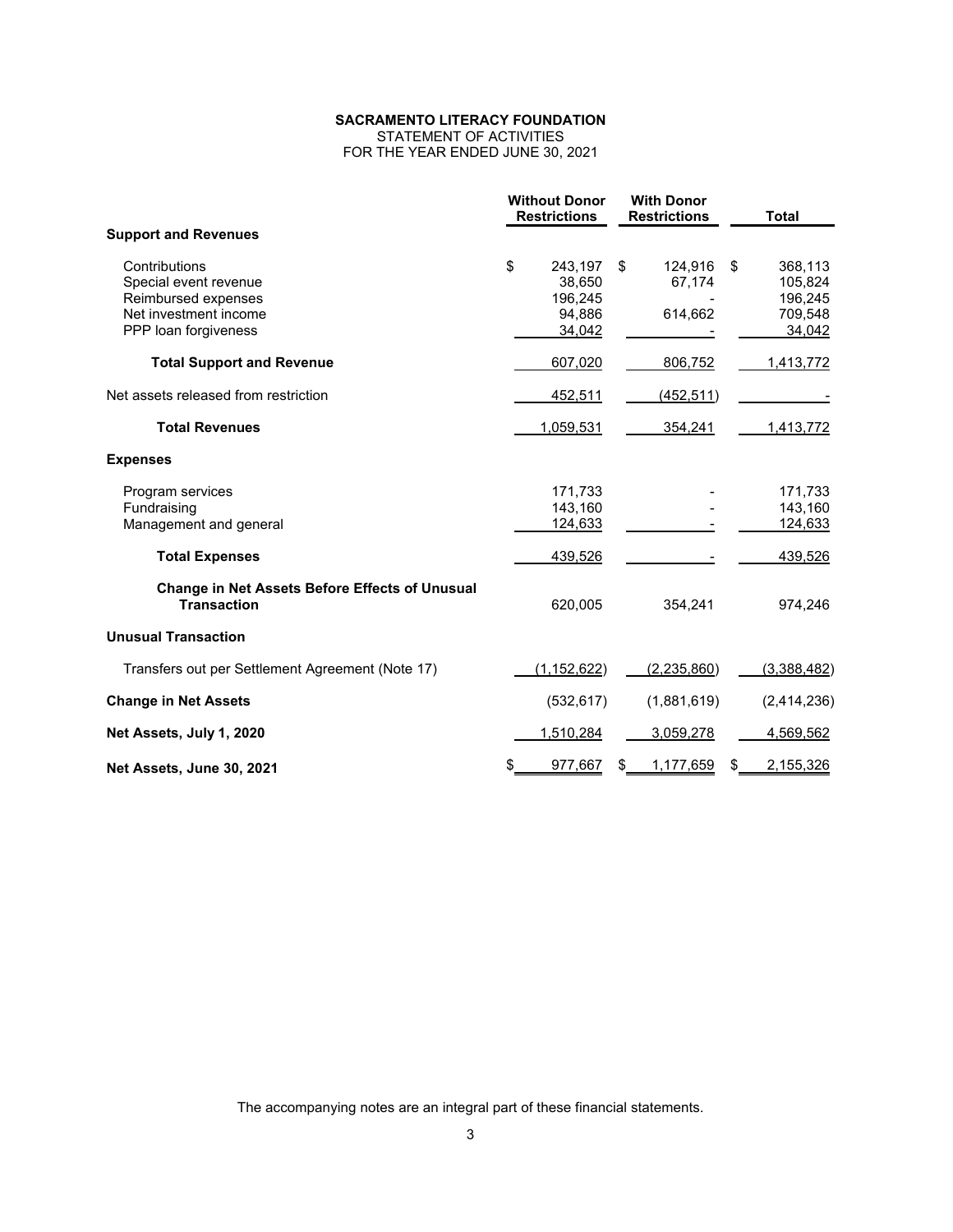STATEMENT OF ACTIVITIES FOR THE YEAR ENDED JUNE 30, 2020

|                                       | <b>Without Donor</b><br><b>Restrictions</b> | <b>With Donor</b><br><b>Restrictions</b> |                | <b>Total</b>   |
|---------------------------------------|---------------------------------------------|------------------------------------------|----------------|----------------|
| <b>Support and Revenues</b>           |                                             |                                          |                |                |
| Contributions                         | \$<br>113,830                               | \$                                       | 212,808<br>\$  | 326,638        |
| Special event revenue                 | 70,154                                      |                                          | 32,604         | 102,758        |
| Reimbursed expenses                   | 137,651                                     |                                          |                | 137,651        |
| In-kind revenue                       | 7,235                                       |                                          |                | 7,235          |
| Net investment income                 | 38,193                                      |                                          | 39,692         | 77,885         |
| <b>Total Support and Revenue</b>      | 367,063                                     |                                          | 285,104        | 652,167        |
| Net assets released from restrictions | 170,472                                     |                                          | (170, 472)     |                |
| <b>Total Revenues</b>                 | 537,535                                     |                                          | 114,632        | 652,167        |
| <b>Expenses</b>                       |                                             |                                          |                |                |
| Program services                      | 357,196                                     |                                          |                | 357,196        |
| Fundraising                           | 99.430                                      |                                          |                | 99,430         |
| Management and general                | 275,179                                     |                                          |                | 275,179        |
| <b>Total Expenses</b>                 | 731,805                                     |                                          |                | <u>731,805</u> |
| <b>Change in Net Assets</b>           | (194, 270)                                  |                                          | 114,632        | (79, 638)      |
| Net Assets, July 1, 2019              | 1,704,554                                   |                                          | 2,944,646      | 4,649,200      |
| Net Assets, June 30, 2020             | 1,510,284                                   | S                                        | 3,059,278<br>S | 4,569,562      |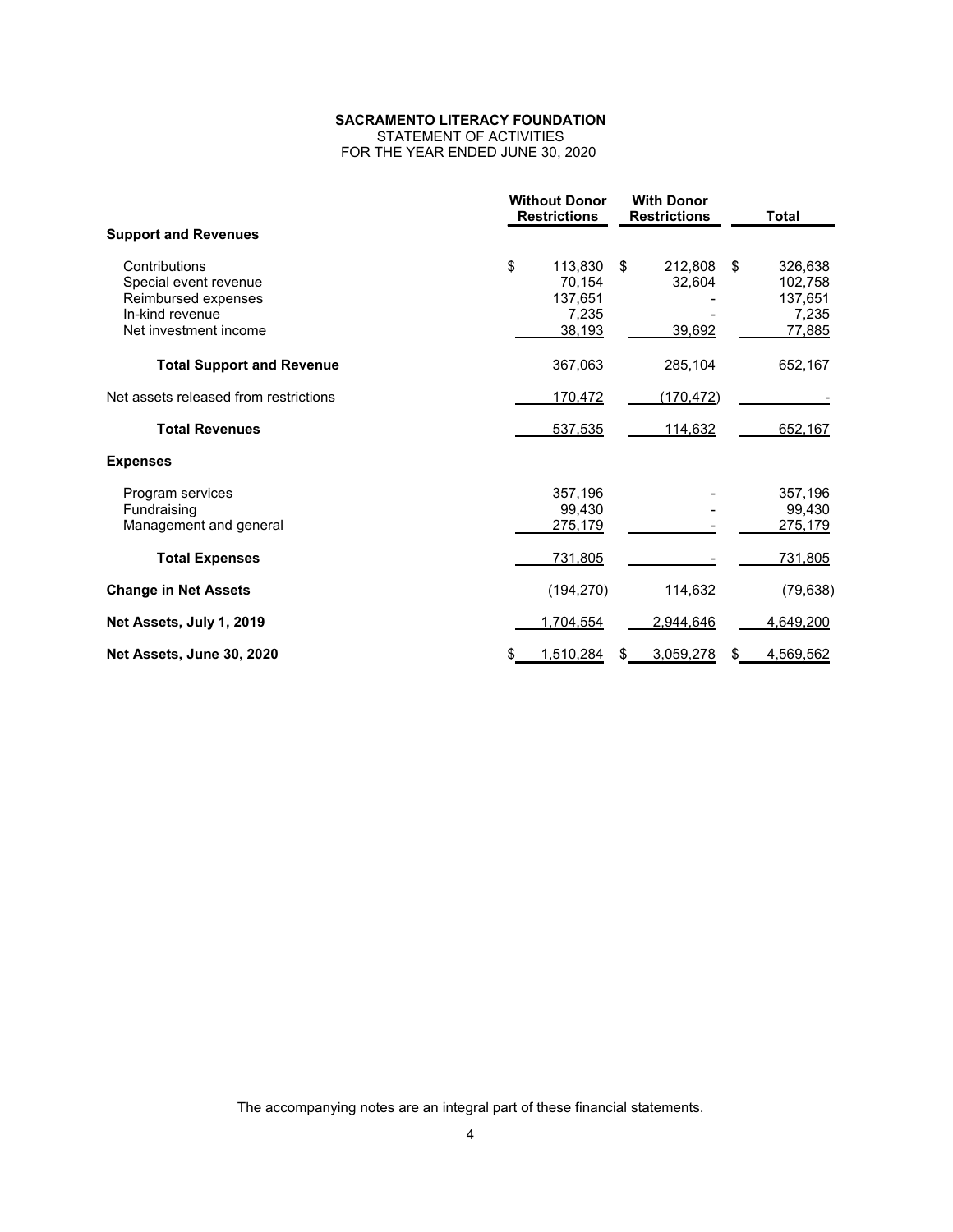STATEMENT OF FUNCTIONAL EXPENSES FOR THE YEAR ENDED JUNE 30, 2021

|                                   | Program<br><b>Services</b> | <b>Management</b><br>and General | <b>Fundraising</b> |     | Total   |
|-----------------------------------|----------------------------|----------------------------------|--------------------|-----|---------|
| Grants                            | \$<br>110,049              | \$                               | \$                 | \$  | 110,049 |
| Salaries and benefits             | 46,065                     | 73,703                           | 64,488             |     | 184,256 |
| Professional services:            |                            |                                  |                    |     |         |
| Audit                             | 3,500                      | 5,600                            | 4,900              |     | 14,000  |
| Legal                             |                            | 25,947                           |                    |     | 25,947  |
| Technology                        | 269                        | 430                              | 377                |     | 1,076   |
| Payroll                           | 320                        | 511                              | 448                |     | 1,279   |
| Occupancy and storage             | 4,244                      | 6,790                            | 5,942              |     | 16,976  |
| Postage and shipping              |                            |                                  | 9,083              |     | 9,083   |
| Printing and publications         |                            |                                  | 25,229             |     | 25,229  |
| Advertising and promotion         |                            |                                  | 18,980             |     | 18,980  |
| Office supplies                   | 1,362                      | 2,177                            | 1,906              |     | 5,445   |
| Bank charges                      | 712                        | 1,139                            | 996                |     | 2,847   |
| Telephone                         | 1,367                      | 2,187                            | 1,914              |     | 5,468   |
| Dues, subscriptions and education | 900                        | 1,438                            | 1,259              |     | 3,597   |
| Donor database                    |                            |                                  | 3,515              |     | 3,515   |
| Insurance                         | 2,340                      | 3,743                            | 3,276              |     | 9,359   |
| Depreciation                      | 605                        | 968                              | 847                |     | 2,420   |
| <b>Total Expenses</b>             | <u>171,733</u>             | <u>124,633</u>                   | <u>143,160</u>     | \$. | 439,526 |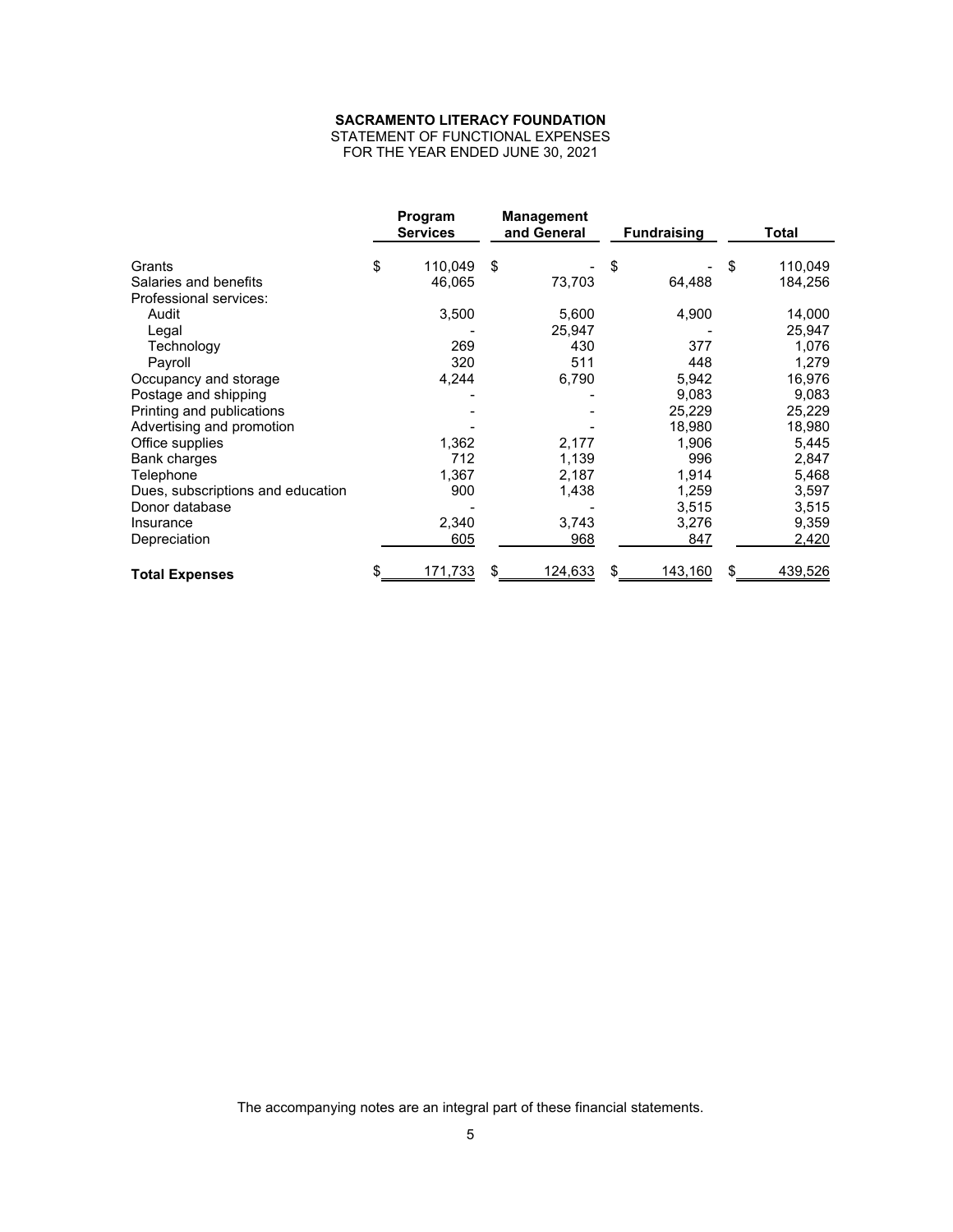STATEMENT OF FUNCTIONAL EXPENSES FOR THE YEAR ENDED JUNE 30, 2020

|                                   | Program<br><b>Services</b> | <b>Management</b><br>and General | <b>Fundraising</b> | <b>Total</b>  |
|-----------------------------------|----------------------------|----------------------------------|--------------------|---------------|
| Grants                            | \$<br>230,740              | \$                               | \$                 | \$<br>230,740 |
| Salaries and benefits             | 94,303                     | 47,151                           | 47,151             | 188,605       |
| Professional services:            |                            |                                  |                    |               |
| Audit                             | 7,038                      | 3,519                            | 3,519              | 14,076        |
| Legal                             |                            | 211,952                          |                    | 211,952       |
| Technology                        | 1,490                      | 745                              | 745                | 2,980         |
| Payroll                           | 610                        | 305                              | 305                | 1,220         |
| Occupancy and storage             | 8,627                      | 4,314                            | 4,314              | 17,255        |
| Postage and shipping              |                            |                                  | 9,665              | 9,665         |
| Printing and publications         |                            |                                  | 16,396             | 16,396        |
| Advertising and promotion         |                            |                                  | 6,067              | 6,067         |
| Meetings                          | 486                        | 243                              | 243                | 972           |
| Office supplies                   | 2,557                      | 1,278                            | 1,278              | 5,113         |
| Bank charges                      | 1,703                      | 851                              | 851                | 3,405         |
| Telephone                         | 2,054                      | 1,027                            | 1,027              | 4,108         |
| Dues, subscriptions and education | 2,235                      | 1,118                            | 1,118              | 4,471         |
| Donor database                    |                            |                                  | 4,075              | 4,075         |
| Insurance                         | 1,107                      | 554                              | 554                | 2,215         |
| Travel                            | 134                        | 67                               | 67                 | 268           |
| Depreciation                      | 437                        | 218                              | 218                | 873           |
| Other                             | 58                         | 28                               | 28                 | 114           |
| In-kind                           | 3,617                      | 1,809                            | 1,809              | 7,235         |
| <b>Total Expenses</b>             | \$<br>357,196              | 275,179<br>£.                    | 99,430             | \$<br>731,805 |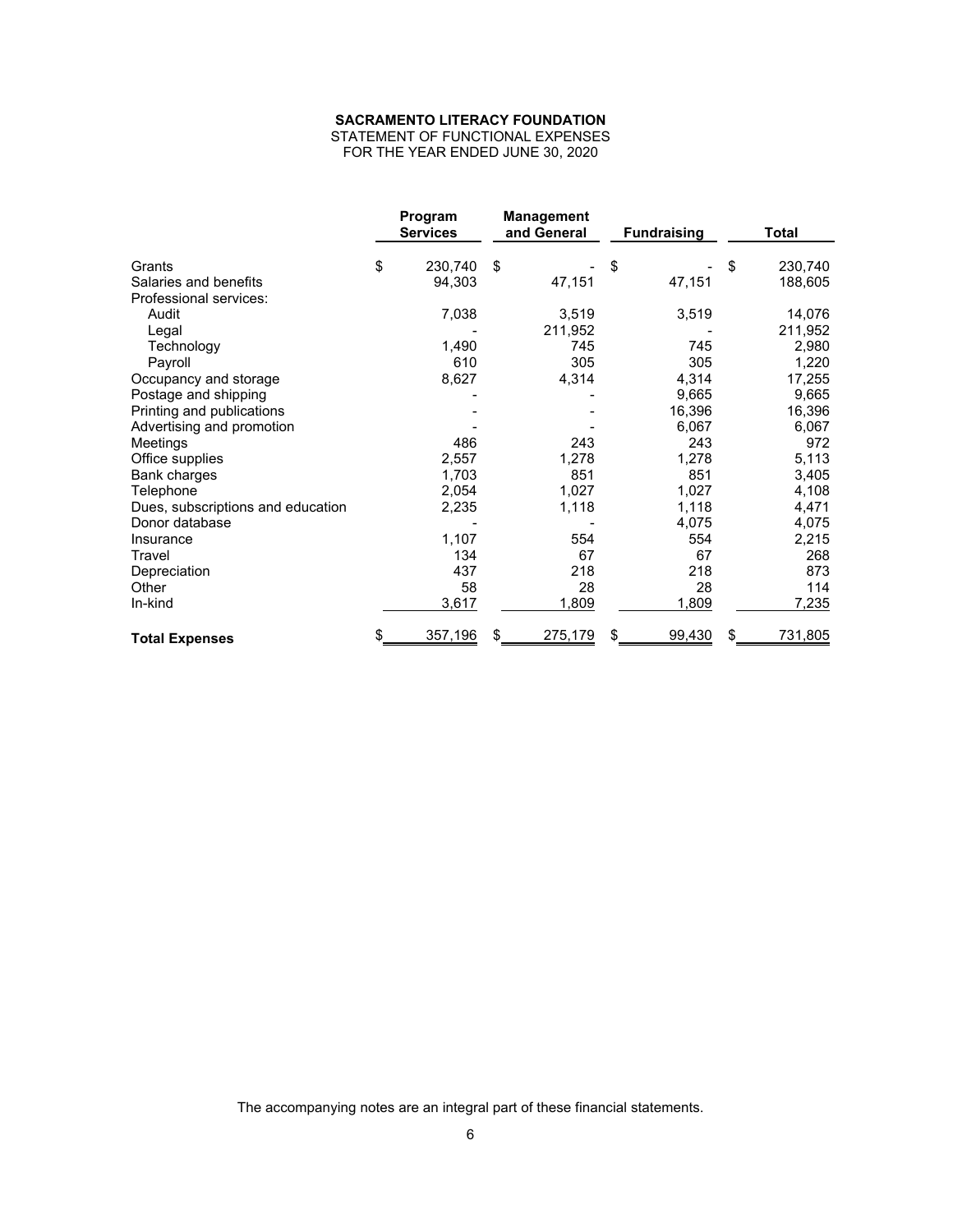STATEMENTS OF CASH FLOWS

FOR THE YEARS ENDED JUNE 30, 2021 AND 2020

|                                                                                 | 2021 |             |    | 2020       |  |  |
|---------------------------------------------------------------------------------|------|-------------|----|------------|--|--|
| <b>Cash Flows from Operating Activities</b>                                     |      |             |    |            |  |  |
| Change in net assets before unusual transaction                                 | \$   | 974,246     | \$ | (79, 638)  |  |  |
| Adjustments to reconcile change in net assets to net cash provided by operating |      |             |    |            |  |  |
| activities:<br>Depreciation                                                     |      | 2,420       |    | 873        |  |  |
| Unrealized and realized (gains) on investments, net                             |      | (685, 995)  |    | (22,085)   |  |  |
| PPP loan forgiveness                                                            |      | (34, 042)   |    |            |  |  |
| (Increase) decrease in:                                                         |      |             |    |            |  |  |
| Contributions receivable                                                        |      | 24,092      |    | 157,705    |  |  |
| Other assets                                                                    |      | (2, 171)    |    | (2,500)    |  |  |
| Receivable from maturity of charitable remainder trust                          |      | 369,272     |    |            |  |  |
| Increase (decrease) in:                                                         |      |             |    |            |  |  |
| Accounts payable                                                                |      | (12, 823)   |    | 27,356     |  |  |
| Donations payable                                                               |      | (2,001)     |    |            |  |  |
| Accrued vacation                                                                |      | (1, 215)    |    | (3,805)    |  |  |
| Other liabilities                                                               |      | 822         |    | (249)      |  |  |
| Net Cash Provided by Operating Activities                                       |      | 632,605     |    | 77,657     |  |  |
| <b>Cash Flows from Investing Activities</b>                                     |      |             |    |            |  |  |
| Purchase of investments                                                         |      | (186, 670)  |    | (571, 206) |  |  |
| Purchase of fixed assets                                                        |      |             |    | (6, 204)   |  |  |
| Transfers out per Settlement Agreement                                          |      | (3,388,482) |    |            |  |  |
| Proceeds from sales and maturities of investments                               |      | 2,933,483   |    | 778,562    |  |  |
| Net Cash Provided by (Used for) Investing Activities                            |      | (641, 669)  |    | 201,152    |  |  |
| <b>Cash Flows from Financing Activities</b>                                     |      |             |    |            |  |  |
| PPP loan proceeds                                                               |      |             |    | 34,042     |  |  |
| Net Cash Provided by Financing Activities                                       |      |             |    | 34,042     |  |  |
| Increase (decrease) in Cash and Cash Equivalents                                |      | (9,064)     |    | 312,851    |  |  |
| Cash and Cash Equivalents, Beginning of Year                                    |      | 620,714     |    | 307,863    |  |  |
| Cash and Cash Equivalents, End of Year                                          |      | 611,650     | S  | 620,714    |  |  |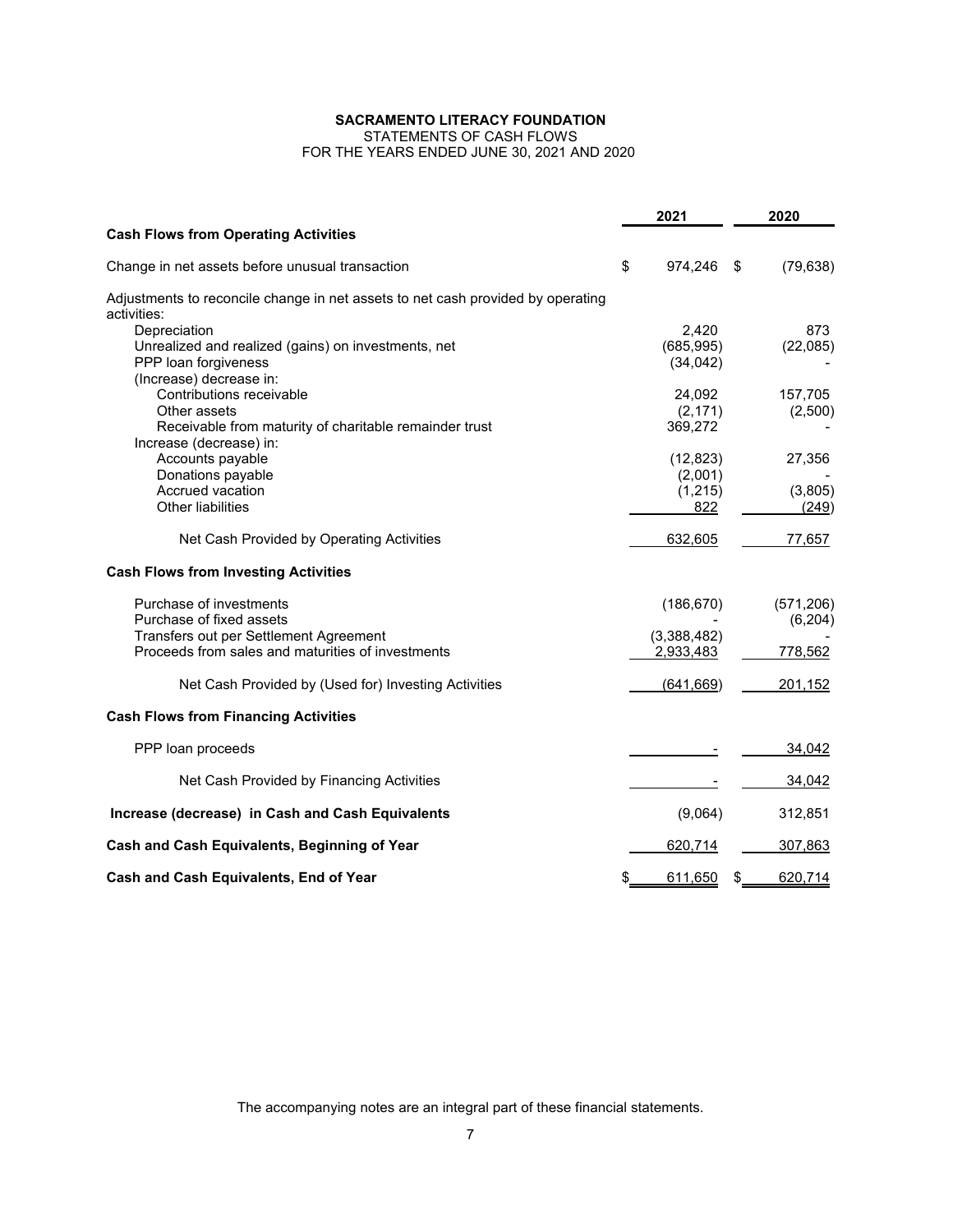NOTES TO THE FINANCIAL STATEMENTS JUNE 30, 2021 AND 2020

# **NOTE 1: SUMMARY OF SIGNIFICANT ACCOUNTING POLICIES**

#### Organization and Nature of Activities

The Sacramento Literacy Foundation (the Foundation), formerly the Sacramento Public Library Foundation, is a nonprofit public benefit corporation incorporated on June 11, 1984. Through September 2020, the operations of the Foundation were focused on raising funds for the Sacramento Public Library Authority, a Joint Powers Authority between the County of Sacramento and the cities of Citrus Heights, Galt, Isleton, Elk Grove, Rancho Cordova, and Sacramento, and since that time has been developing a new strategy to raise funds for literacy programs and initiatives in the Sacramento Region.

The Foundation's new mission will include supporting and/or creating systems that increase literacy in the community by raising private funds. The Foundation's activities will include endowment building, Authors on the Move annual event, the Walk4Literacy annual event, and the Community Literacy Map. The Foundation has been developing new program partners during the current fiscal year and expects to have additional literacy activities in future years.

Due to the corona virus pandemic (COVID-19), Authors on the Move was cancelled two days before the day of the event in March 2020. In March of 2021, the Foundation hosted Authors on the Zoom, a virtual version of Authors on the Move. Authors on the Move gives guests an evening of literary engagement through direct dialogue with up to 45 regional authors during an evening of fine dining. Guests have the opportunity to purchase the most recent book of each author. During the live auction guests contributed to the Promise Zone Literacy Initiative.

The Walk4Literacy event brings attention and resources to Sacramento's literacy shortfall while providing parents with a family literacy festival at the end of the walk where they can learn about and access literacy resources for their children. Again, because of COVID-19, this year's Walk4Literacy was virtual and conducted during the month of September. The Foundation is the fiduciary for the Walk4Literacy event. Revenue and expenses related to Walk4Literacy are recorded as net assets with donor restrictions. Walk4Literacy provides the Foundation with opportunities for new donor engagement, critical to the Foundation's continued growth, and opportunities to strengthen relationships across the literacy community. The Walk4Literacy event will return in person in October 2022.

The Community Literacy Map (www.communityliteracymap.org) is an opportunity for the Foundation to convene the network of literacy programs in its critical role in helping all children achieve grade level reading in Sacramento. The Community Literacy Map provides much needed data on the efficacy of the Library's Summer Reading Program in conjunction with other organizations who are delivering children's literacy programming in Sacramento County. This data allows the Foundation to see where there are further opportunities for expanding the Library's Summer Reading Program, where partnerships could enhance community literacy outcomes, and where resources are needed.

#### Basis of Presentation and Accounting

The accompanying financial statements have been prepared on the accrual basis of accounting in accordance with accounting principles generally accepted in the United States of America (GAAP). Net assets, revenues, expenses, gains, and losses are classified based on the existence or absence of donor-imposed restrictions. Accordingly, net assets of the Foundation and changes therein are classified and reported as follows:

Net assets without donor restrictions - Net assets that are not subject to donor-imposed restrictions and are available for general operations.

Net assets with donor restrictions - Net assets subject to donor-imposed restrictions. Some donor-imposed restrictions are temporary in nature that may or will be met, either by actions of the Foundation and/or the passage of time. Other donor-imposed restrictions are perpetual in nature, where the donor stipulates that resources be maintained in perpetuity. When a restriction expires, net assets with donor restrictions are reclassified to net assets without donor restrictions and reported in the statement of activities as net assets released from restrictions.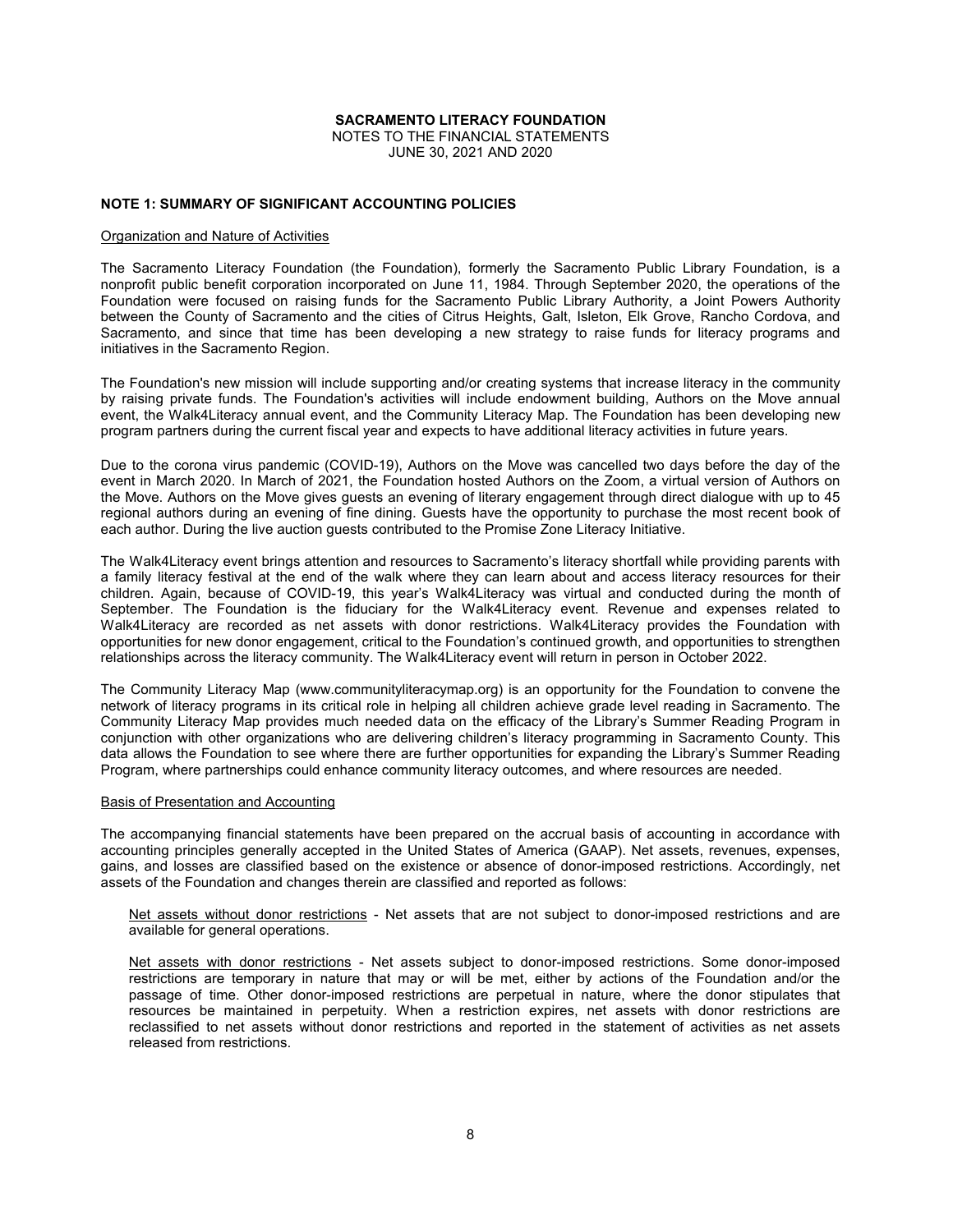NOTES TO THE FINANCIAL STATEMENTS JUNE 30, 2021 AND 2020

# **NOTE 1: SUMMARY OF SIGNIFICANT ACCOUNTING POLICIES (CONTINUED)**

#### Cash and Cash Equivalents

For the purpose of the Statement of Cash Flows, the Foundation considers as cash equivalents all highly liquid investments which can be converted into known amounts of cash and have a maturity period of 3 months or less at the time of purchase.

#### Investments

Investments are carried at estimated fair market value on the statement of financial position. Fair values of investments are estimated based on quoted market prices where available. Net investment return (loss) is reported in the statements of activities and consists of interest and dividend income, realized and unrealized capital gains and losses, less external and direct internal investment expenses.

#### Charitable Remainder Trust

The Foundation was a beneficiary of a charitable remainder trust that expired during the year ended June 30, 2021, after a 20-year sunset period. The agreement provided that the Foundation would receive 10% of the trust assets upon the sooner of the expiration of 20 years or the death of the last to die of the income beneficiaries. See Note 13 for further information.

#### Beneficial Interest in Assets Held by Others

A portion of the Sacramento Room Endowment is held in pooled investment accounts of the Sacramento Region Community Foundation. In March of 2021, those assets were permanently assigned to the Sacramento Region Community Foundation and taken off the Foundation's balance sheet. See Note 17 for further information.

# Contributions Receivable

Unconditional promises to give are recorded as contributions receivable and revenue when received. The Foundation distinguishes between contributions received for each net asset category in accordance with donor-imposed restrictions. Management believes all contributions are collectible therefore there is no allowance recorded. Contributions to be received in future periods are discounted at an appropriate rate. Amortization of discounts on multiyear pledges is recorded as additional contribution revenue as either with or without donor restrictions based on any donor-imposed restrictions, if any, on the related contributions.

# Fixed Assets

Acquisitions of fixed assets of \$1,000 or more are capitalized. Fixed assets are recorded at acquisition cost, or at estimated fair market value as of the date of donation. Depreciation expense is provided on a straight-line basis over the estimated useful life of the respective asset, ranging from 5 to 7 years. Maintenance and repairs are charged to expenses as incurred.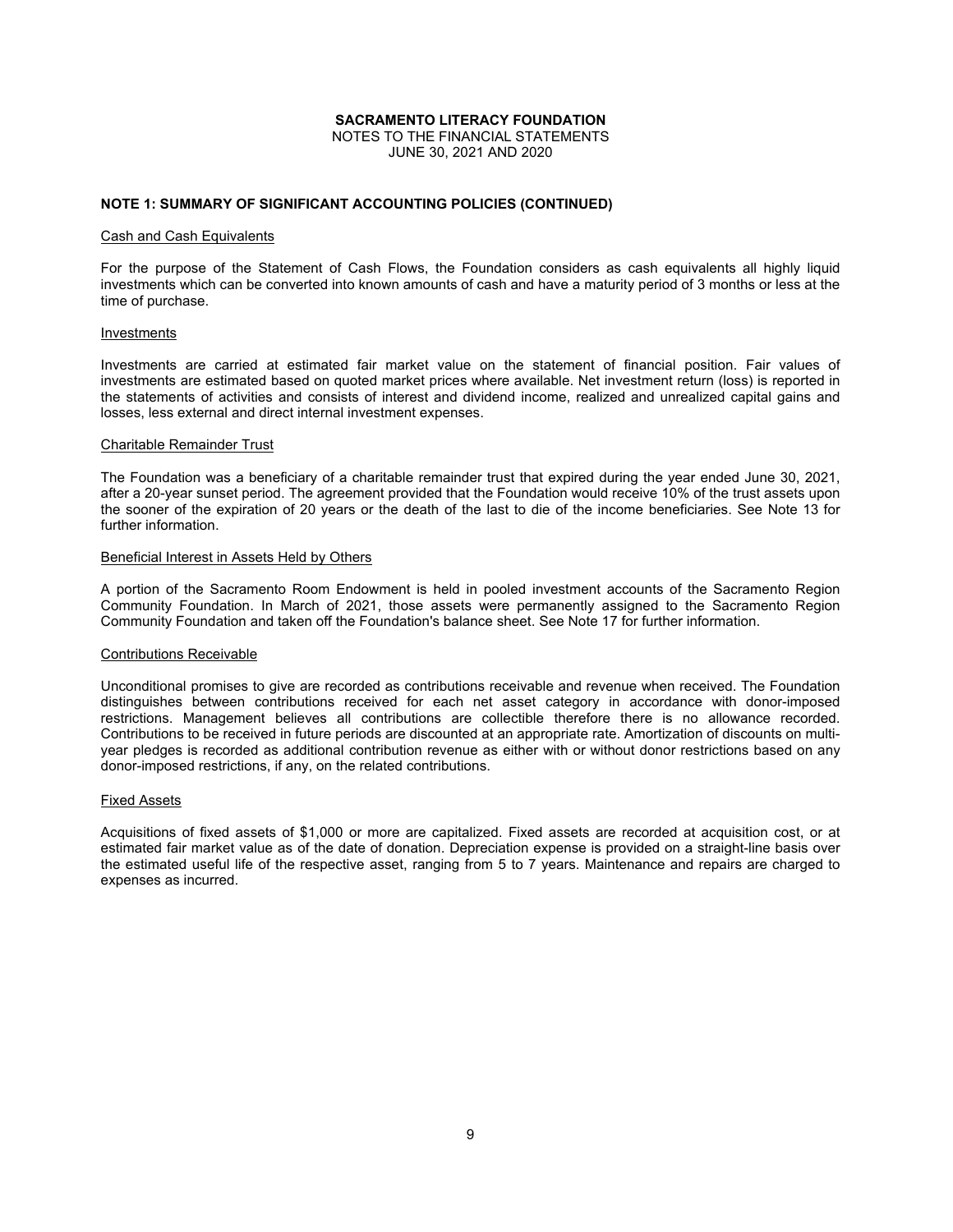NOTES TO THE FINANCIAL STATEMENTS JUNE 30, 2021 AND 2020

# **NOTE 1: SUMMARY OF SIGNIFICANT ACCOUNTING POLICIES (CONTINUED)**

#### Revenue and Revenue Recognition

Contributions are recognized in full when received or unconditionally promised. All contributions are considered available for the Foundation's general programs unless specifically restricted by the donor. Amounts received that are designated for future periods or restricted by the donor are reported as restricted support and increase the respective class of net assets. Contributions received with restrictions that are met in the same reporting period are reported as support without donor restrictions and increase net assets without donor restrictions. Investment income that is limited to specific uses by donor restrictions is reported as increases in net assets without donor restrictions if the restrictions are met in the same reporting period as the income is recognized.

Special event revenue is recognized in the period the event is held.

#### In-kind Contributions and Contributed Services

In-kind contributions are reflected as contributions at their estimated fair value at the date of donation and are reported as unrestricted support unless explicit donor stipulations specify how donated assets must be used. Contributions of tangible assets are recorded at fair value when received. The amounts reflected in the accompanying financial statements as in-kind contributions are offset by like amounts included in expenses or assets.

The Foundation recognizes the fair value of contributed services received if such services a) create or enhance nonfinancial assets or b) require specialized skills that are provided by individuals possessing those skills and would typically need to be purchased if not contributed. The Foundation receives services from a large number of volunteers who give significant amounts of their time to programs and fund-raising campaigns but which do not meet the criteria for financial statement recognition.

# Functional Expense Allocation

The costs of providing the program and supporting services have been summarized on a functional basis in the Statement of Activities and Statement of Functional Expenses. Accordingly, certain costs have been allocated based on employees' time incurred and management's estimate of the usage of resources. The expenses that are allocated include salaries and benefits which are allocated based on time incurred and consultants, occupancy and storage, meetings, office supplies, bank charges, telephone, dues, subscriptions, education, insurance, travel, depreciation, and other which are allocated based on estimate of usage of resources.

# Income Taxes

The Foundation, pursuant to a determination letter from the Internal Revenue Service, is exempt from Federal and State income taxes under Section 501(c)(3) of the Internal Revenue code and Section 23701(d) of the California Revenue and Taxation Code.

The accounting standard on accounting for uncertainty in income taxes addresses the determination of whether tax benefits claimed or expected to be claimed on a tax return should be recorded in the financial statements. Under that guidance, the Foundation may recognize the tax benefit from an uncertain tax position only if it is more likely than not that the tax position will be sustained on examination by taxing authorities based on the technical merits of the position. Examples of tax positions include the tax-exempt status of the Organization and various positions related to the potential sources of unrelated business taxable income (UBIT). The tax benefits recognized in the financial statements from such a position are measured based on the largest benefit that has a greater than 50% likelihood of being realized upon ultimate settlement. There were no unrecognized tax benefits identified or recorded as liabilities at June 30, 2021 and June 30, 2020.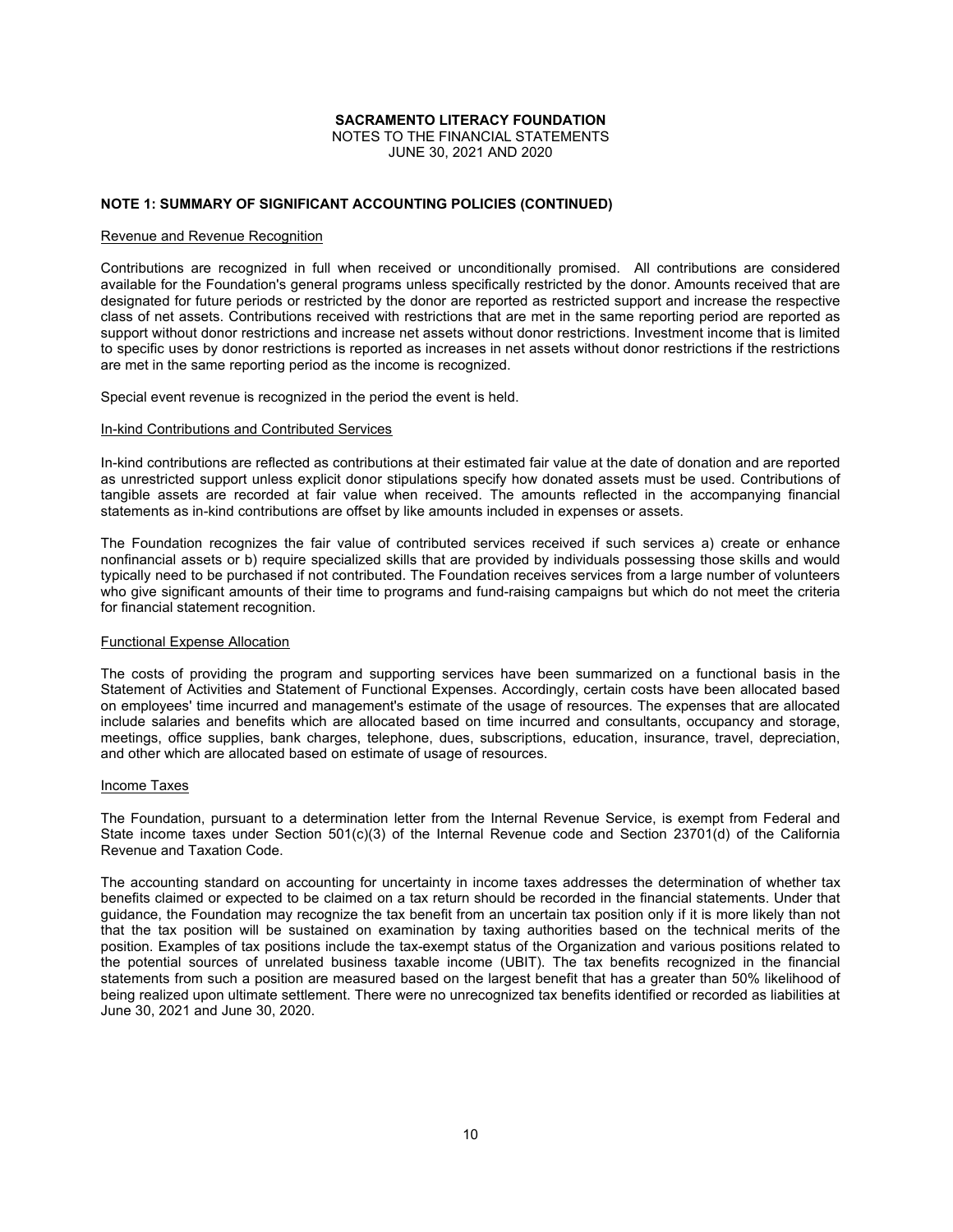NOTES TO THE FINANCIAL STATEMENTS JUNE 30, 2021 AND 2020

# **NOTE 1: SUMMARY OF SIGNIFICANT ACCOUNTING POLICIES (CONTINUED)**

#### Reclassification

Certain reclassifications have been made to the June 30, 2020 financial statement presentation to correspond to the current year's format. Total net assets and changes in net assets are unchanged due to these reclassifications.

#### Subsequent Events

Subsequent events have been evaluated through February 25, 2022, which is the date the financial statements were available to be issued.

#### Use of Estimates

The preparation of financial statements in accordance with generally accepted accounting principles requires management to make estimates and assumptions that affect certain reported amounts and disclosures. Accordingly, actual results could differ from those estimates.

#### Recently Adopted Accounting Pronouncements

#### *ASU 2018-13 - Fair Value Measurement: Changes to Disclosure Requirements for Fair Value Measurement*

The purpose of this standard is to improve the effectiveness of disclosures about fair value measurements under ASC 820. Disclosure requirements including (1) transfers between Level 1 and Level 2 of the fair value hierarchy, (2) policy for timing of transfers between levels, (3) valuation processes for Level 3 measurements, and (4) changes in unrealized gains and losses for the period included for earnings for recurring Level 3 measurements. Additional disclosures are required for investments in certain entities that calculate net asset value such as timing of liquidation of an investee's assets and the date when restriction might relapse. Additional disclosures include disclosing changes in unrealized gains/losses for the period that are included in other comprehensive income for Level 3 measurements and the range and weighted average of significant unobservable inputs used to develop Level 3 fair value measurements. The Foundation adopted this accounting guidance for its June 30, 2021 year-end. There was no impact to the Foundation's financial statements as a result of adopting this standard.

### Future Accounting Pronouncements

*ASU 2020-07 – Presentation and Disclosures by Not-for-Profit Entities for Contributed Nonfinancial Assets (Topic 958)* Under the new guidance, not-for-profit entities that receive contributed nonfinancial assets will be required to provide enhanced presentation and disclosures regarding the type and valuation of the receipts of nonfinancial assets. The requirements in the ASU require presentation of the receipt of nonfinancial assets as a separate line item in the statement of activities. The ASU also requires additional disclosures regarding qualitative information about the monetization or utilization of the nonfinancial assets, any donor-imposed restrictions on the use of the nonfinancial assets, and a description of the valuation techniques and inputs used to determine the fair value on the date the nonfinancial assets were received. The new requirements are effective for the Foundation's June 30, 2022 yearend. Management has not yet determined the impact of this accounting standard on the Foundation's operations or cash flows.

#### *ASU 2016-02 - Leases (Topic 842):*

Under the new guidance, a lessee will be required to recognize assets and liabilities for leases with a term of more than 12 months. Unlike current GAAP, which requires only capital leases to be recognized on the balance sheet, ASU No. 2016-02 will require both operating and finance leases to be recognized on the balance sheet. Additionally, the ASU will require disclosures to help investors and other financial statement users better understand the amount, timing, and uncertainty of cash flows arising from leases, including qualitative and quantitative requirements. The new requirements are effective for the Foundation's June 30, 2023 year end. Management has not yet determined the impact of this accounting standard on the Foundation's operations or cash flows.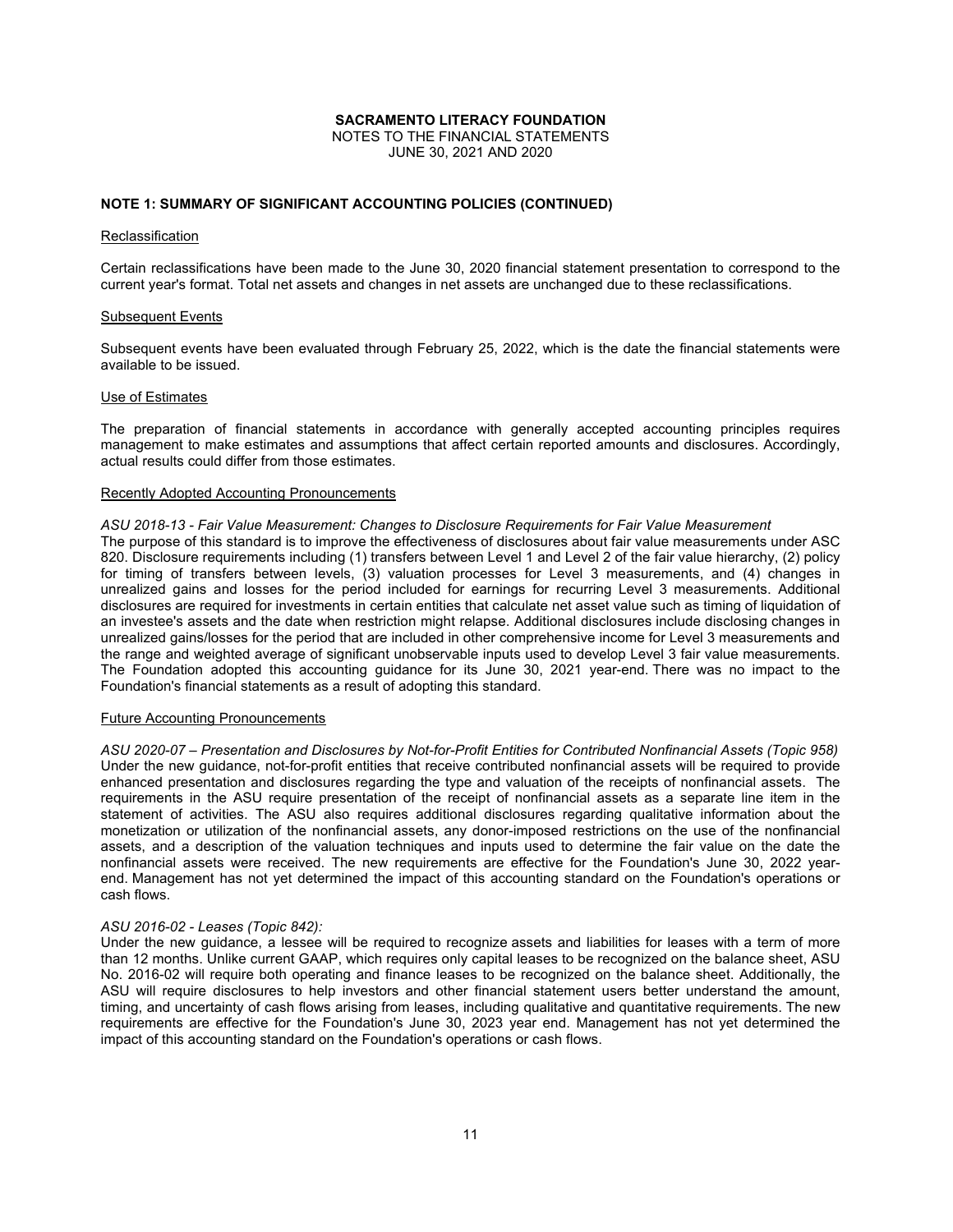NOTES TO THE FINANCIAL STATEMENTS JUNE 30, 2021 AND 2020

# **NOTE 2: LIQUIDITY AND AVAILABILITY**

The Foundation receives significant contributions with donor restrictions to be used in accordance with the associated purpose restrictions. It also receives gifts to establish and/or grow endowments that will exist in perpetuity; the income generated from such endowments is used to support programs and Foundation operations. In addition, the Foundation receives support without donor restrictions; such support has historically represented approximately 77% of operating needs and is generated through direct mail and an annual gala event, *Authors on the Move*. The remaining operations budget is funded by management fees from endowments, fee for service projects such as the Walk4Literacy and the Community Literacy Map as well as investment income from the Foundation Operations Endowment. Annual operations are defined as activities occurring during the Foundation's fiscal year.

The Foundation considers investment income without donor restrictions, appropriated earnings from board-designated (quasi) endowments, contributions without donor restrictions and contributions with donor restrictions for use in current programs which are ongoing, major, and central to its annual operations to be available to meet cash needs for general expenditures. General expenditures include administrative and general expenses, fundraising expenses and community grants.

The Foundation manages its cash available to meet general expenditures following three guiding principles:

- Operating within a prudent range of financial soundness and stability,
- Maintaining adequate liquid assets, and
- Maintaining sufficient reserves to provide reasonable assurance that long term grant commitments and obligations under endowments with donor restrictions and quasi-endowments that support mission fulfillment will continue to be met, ensuring the sustainability of the Foundation.

The Foundation has an established grant cycle for the Walk4Literacy and established a grant cycle for the Children's Literacy Endowment during the current fiscal year. The Foundation reviews its liquidity monthly in order to maintain financial assets available to meet general expenditures. The Foundation maintains an operating reserve of 6 months of annual expenses for administrative, general, and fundraising expenses. Additionally, the Foundation holds board designated assets that in the case of an emergency, could be withdrawn from endowments and used for operations and grant commitments. The Foundation withdrew \$150,000 of Board Designated endowment investments from the Operations Endowment in March 2020 to be prepared to cover legal fees. In July of 2021, the legal settlement was complete, and the Foundation deposited \$130,000 back into the Operations Endowment.

The following table is updated monthly for the Board of Directors to Review:

|                                                                                                                                          | June 30, 2021                          |    | June 30, 2020                            |
|------------------------------------------------------------------------------------------------------------------------------------------|----------------------------------------|----|------------------------------------------|
| Cash and cash equivalents<br><b>Investments</b><br>Contributions receivable, net                                                         | \$<br>611.650<br>1.494.154<br>72,272   | -S | 620,714<br>3,924,244<br>96,364           |
| Total                                                                                                                                    | 2,178,076                              |    | 4,641,322                                |
| Less amounts unavailable for general expenditures within one year,<br>due to:                                                            |                                        |    |                                          |
| Restricted by donors with purpose or time restrictions<br>Restricted by donors into perpetuity<br>Board designated reserve and endowment | (233, 994)<br>(943, 665)<br>(449, 036) |    | (544, 950)<br>(2,514,328)<br>(1,008,060) |
| Total financial assets available to management for general<br>expenditure within one year                                                | 551,381                                | \$ | 573,984                                  |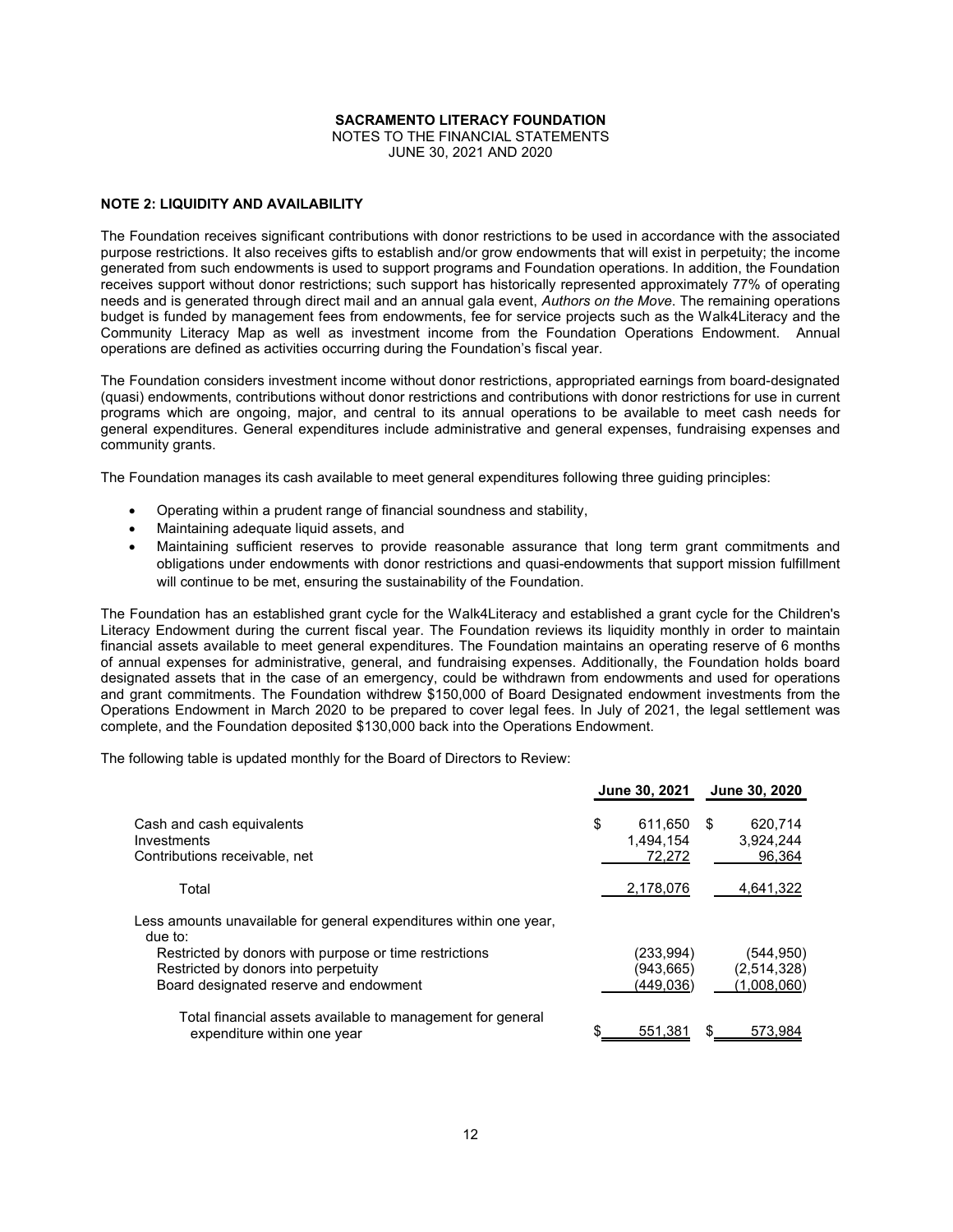NOTES TO THE FINANCIAL STATEMENTS JUNE 30, 2021 AND 2020

# **NOTE 2: LIQUIDITY AND AVAILABILITY (CONTINUED)**

As of June 30, 2021 and June 30, 2020, the Foundation had 10 months and 11 months, respectively, of available cash to cover operations in the event of a crisis. In addition, as of June 30, 2021 and June 30, 2020, the Foundation held \$223,911 and \$782,935, respectively, in board designated assets that could be withdrawn and redirected if necessary.

The Liquidity of the Foundation has been closely monitored and managed by staff since the 2008 market collapse.

# **NOTE 3: CASH AND CASH EQUIVALENTS**

The balance in cash and cash equivalents at June 30, 2021 and June 30, 2020 consisted of the following:

|                                                                                                   |  | June 30, 2021 | June 30, 2020 |
|---------------------------------------------------------------------------------------------------|--|---------------|---------------|
| Cash and cash equivalents<br>Cash and cash equivalents - held in endowment<br>investment accounts |  | 535.167       | 348.208       |
|                                                                                                   |  | 76.483        | 272,506       |
| Total cash and cash equivalents                                                                   |  | 611,650       | 620,714       |

The Foundation maintains bank accounts at several reputable financial institutions. As of June 30, 2021 the Foundation's total bank balance was \$474,220, of which \$250,000 was insured by the Federal Deposit Insurance Corporation and \$224,220 was uninsured. At June 30, 2020 the Foundation's total bank balance was \$332,277, of which \$250,000 was fully insured by the Federal Deposit Insurance Corporation and \$82,277 was uninsured.

# **NOTE 4: INVESTMENTS**

Investment securities are reported in the financial statements at fair market value and consisted of the following at June 30, 2021 and June 30, 2020:

| June 30, 2021            | <b>June 30, 2020</b>       |
|--------------------------|----------------------------|
| \$<br>254,420<br>148,641 | \$<br>57,501<br>314,591    |
| 403,061<br>\$            | \$<br>372,092              |
| \$<br>756,270<br>334,823 | \$<br>977,398<br>2,047,360 |
| 1,091,093                | 3,024,758                  |
|                          | 158,122<br>369,272         |
| 1,091,093<br>\$          | 3,552,152                  |
|                          |                            |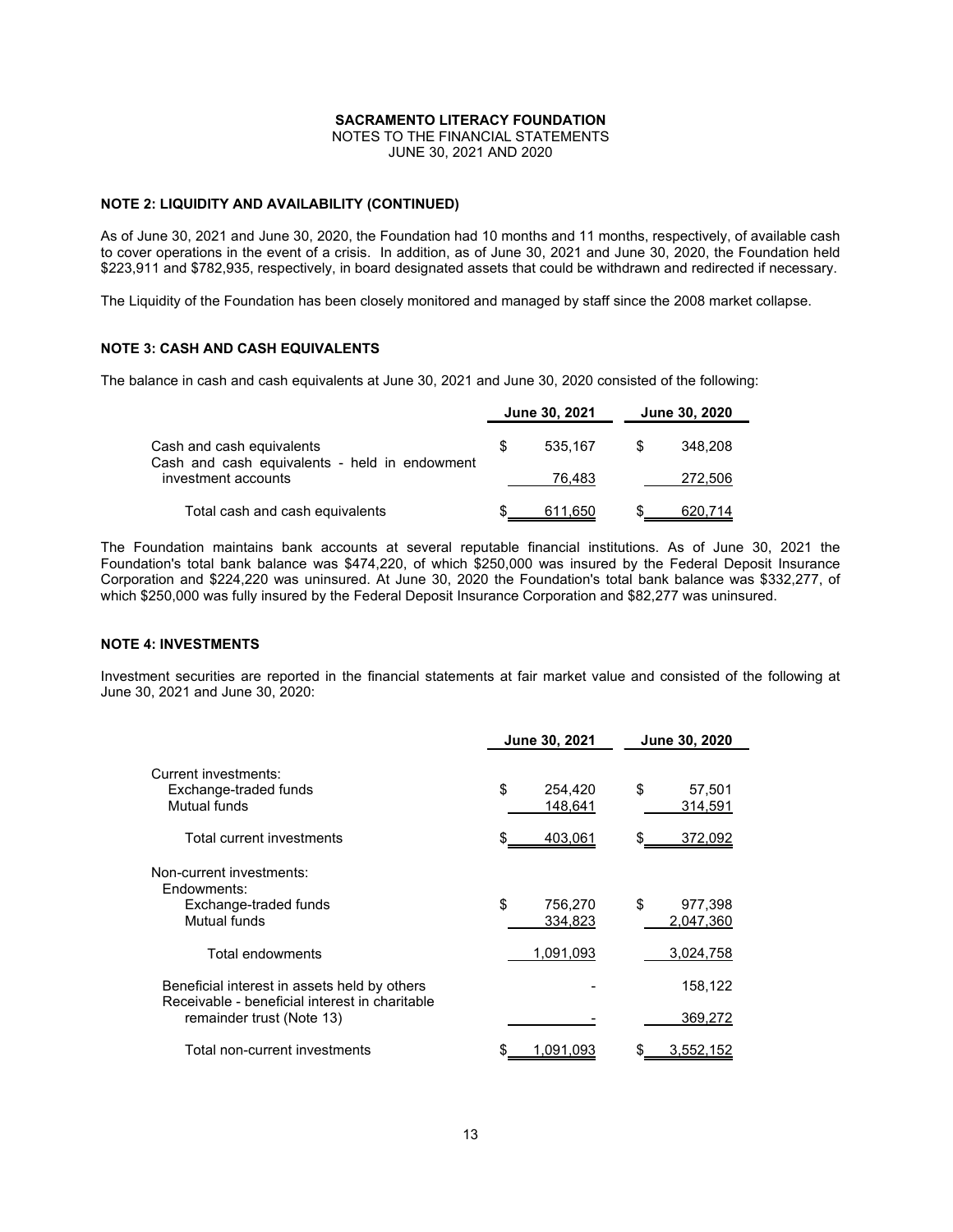NOTES TO THE FINANCIAL STATEMENTS JUNE 30, 2021 AND 2020

# **NOTE 4: INVESTMENTS (CONTINUED)**

The following schedule summarizes the investment activity reported in the statements of activities:

| Interest and dividends<br>Unrealized gains<br>Realized gains (losses) |    | June 30, 2021 | June 30, 2020 |           |  |
|-----------------------------------------------------------------------|----|---------------|---------------|-----------|--|
|                                                                       | \$ | 52.802        | S             | 92,531    |  |
|                                                                       |    | 685,965       |               | 28,675    |  |
|                                                                       |    | 30            |               | (6,590)   |  |
| Investment fees                                                       |    | (29, 249)     |               | (36, 731) |  |
| Net Investment Income                                                 | S  | 709,548       |               | 77,885    |  |

# **NOTE 5: FAIR VALUE MEASUREMENTS**

FASB Accounting Standards Codification 820, *Fair Value Measurements and Disclosures*, provides the framework for measuring fair value. That framework provides a fair value hierarchy that prioritizes the inputs to valuation techniques used to measure fair value. The hierarchy gives the highest priority to unadjusted quoted prices in active markets for identical assets or liabilities (level 1 measurements) and the lowest priority to unobservable inputs (level 3 measurements). The three levels of the fair value hierarchy are described below:

- Level 1 Inputs to the valuation methodology are unadjusted quoted prices for identical assets or liabilities in active markets that the Foundation has the ability to access.
- Level 2 Inputs to the valuation methodology include:
	- Quoted prices for similar assets or liabilities in active markets;
	- Quoted prices for identical or similar assets or liabilities in inactive markets;
	- Inputs other than quoted prices that are observable for the assets or liabilities;
	- Inputs that are derived principally from or corroborated by observable market data correlation or other means.

If the asset or liability has a specified (contractual) term, the Level 2 input must be observable for substantially the full term of the asset or liability.

Level 3 Inputs to the valuation methodology are unobservable and significant to the fair value measurement.

The asset's or liability's fair value measurement level within the fair value hierarchy is based on the lowest level of any input that is significant to the fair value measurement. Valuation techniques used need to maximize the use of observable inputs and minimize the use of unobservable inputs.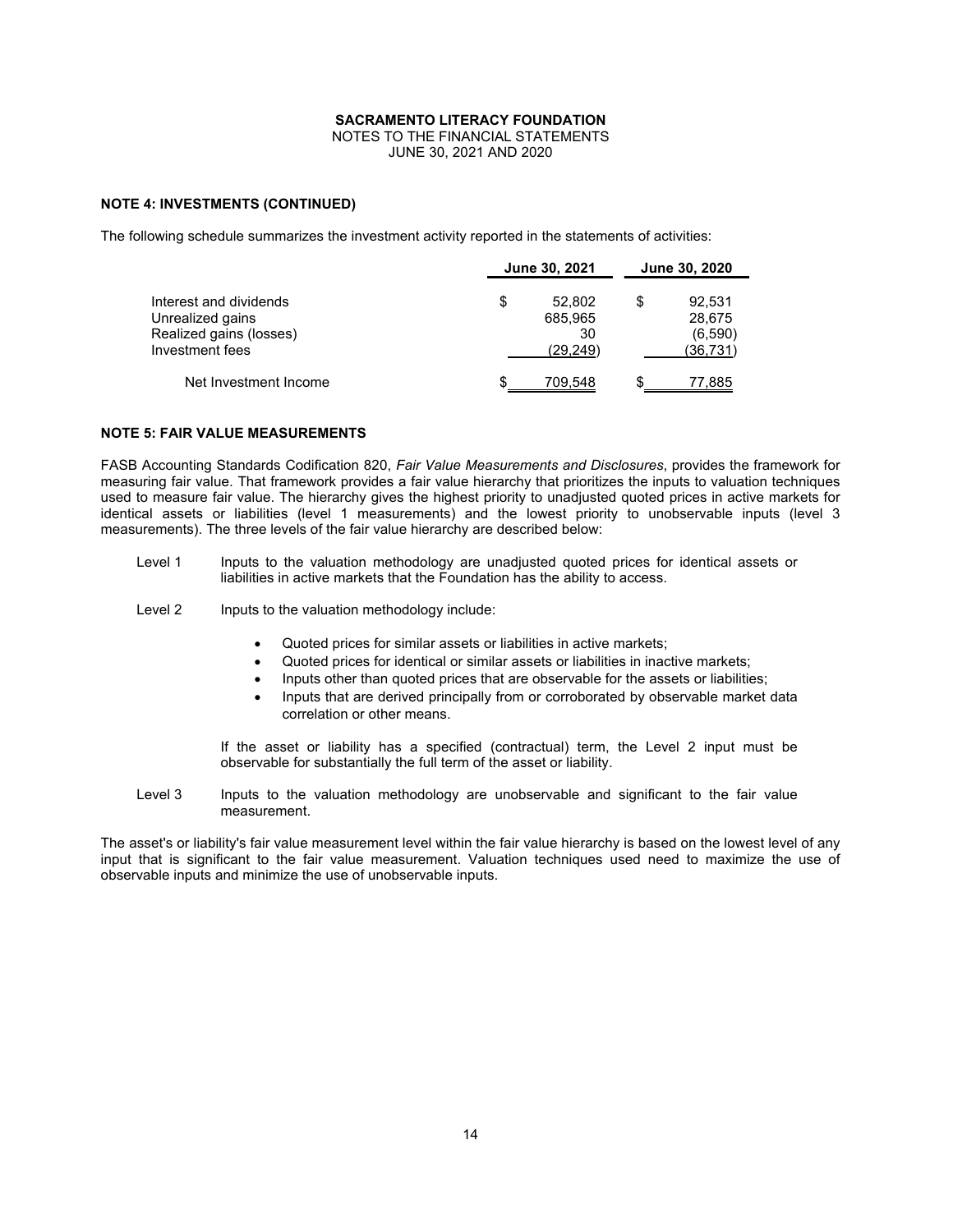NOTES TO THE FINANCIAL STATEMENTS JUNE 30, 2021 AND 2020

# **NOTE 5: FAIR VALUE MEASUREMENTS (CONTINUED)**

Following is a description of the valuation methodologies used for assets and liabilities measured at fair value on a recurring basis and recognized in the accompanying statements of financial position, as well as the general classification of such assets pursuant to the valuation hierarchy. There have been no significant changes in the valuation techniques during the years ended June 30, 2021 or 2020. The Foundation had no assets or liabilities measured at fair value on a nonrecurring basis.

*Mutual funds and exchange-traded funds*: Fair value is based on quoted market prices in an active market, resulting in a Level 1 valuation.

*Beneficial interest in assets held by others*: Fair value is determined by calculating the present value of the future distributions expected to be received at an 8.5% discount rate, resulting in a Level 3 valuation.

*Receivable - beneficial interest in charitable remainder trust*: Fair value is determined using the amortized cost basis, which is provided by the Sacramento Region Community Foundation, resulting in a Level 3 valuation.

The methods described above may produce a fair value calculation that may not be indicative of net realizable value or reflective of future fair values. Furthermore, while the Foundation believes its valuation methods are appropriate and consistent with other market participants, the use of different methodologies or assumptions to determine the fair value of certain financial instruments could result in a different fair value measurement at the reporting date.

The following tables set forth by level, within the fair value hierarchy, the Foundation's assets at fair value on a recurring basis as of June 30, 2021 and June 30, 2020.

|                                       | Assets at Fair Value as of June 30, 2021 |                      |  |                          |      |                     |      |                      |
|---------------------------------------|------------------------------------------|----------------------|--|--------------------------|------|---------------------|------|----------------------|
|                                       |                                          | Level 1              |  | Level 2                  |      | Level 3             |      | <b>Fair Value</b>    |
| Mutual funds<br>Exchange-traded funds |                                          | 483.464<br>1,010,690 |  | $\overline{\phantom{0}}$ | - \$ | $\blacksquare$<br>- | - \$ | 483,464<br>1,010,690 |
| Total assets at fair value            |                                          | 1,494,154            |  |                          |      | $\blacksquare$      |      | 1.494.154            |

|                                                                                       | ASSELS at Fail value as 01 Julie 30, 2020 |                        |   |                          |     |         |      |                                   |
|---------------------------------------------------------------------------------------|-------------------------------------------|------------------------|---|--------------------------|-----|---------|------|-----------------------------------|
|                                                                                       |                                           | Level 1                |   | Level 2                  |     | Level 3 |      | <b>Fair Value</b>                 |
| Mutual funds<br>Exchange-traded funds<br>Beneficial interest in assets held by others | \$                                        | 2,361,951<br>1,034,899 | S | $\sim$                   | -\$ | 158.122 | - \$ | 2,361,951<br>1,034,899<br>158.122 |
| Receivable - beneficial interest in<br>charitable remainder trust                     |                                           |                        |   |                          |     | 369.272 |      | 369,272                           |
| Total assets at fair value                                                            |                                           | 3,396,850              |   | $\overline{\phantom{a}}$ | S   | 527,394 |      | 3.924.244                         |

**Assets at Fair Value as of June 30, 2020**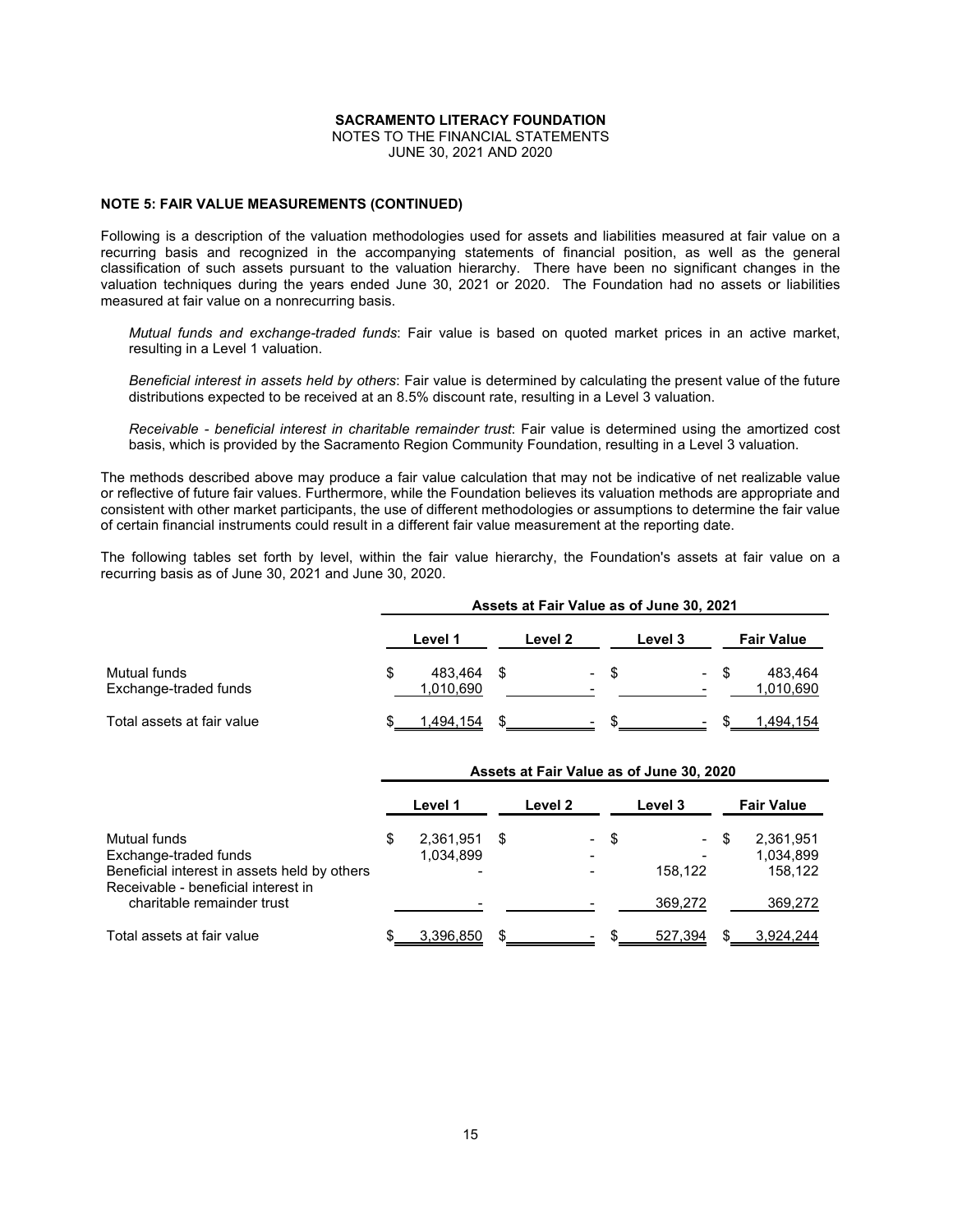NOTES TO THE FINANCIAL STATEMENTS JUNE 30, 2021 AND 2020

# **NOTE 5: FAIR VALUE MEASUREMENTS (CONTINUED)**

The following tables set forth a summary of changes in the fair value of the Foundation's Level 3 assets on a recurring basis for the years ended June 30, 2021 and June 30, 2020.

|                                                                                         | Level 3 Assets as of June 30, 2021 |                                                                      |                                                        |           |  |
|-----------------------------------------------------------------------------------------|------------------------------------|----------------------------------------------------------------------|--------------------------------------------------------|-----------|--|
| Balance, beginning of year<br>Relating to instruments still held at the reporting date: |                                    | Receivable - beneficial<br>interest in charitable<br>remainder trust | <b>Beneficial interest in</b><br>assets held by others |           |  |
|                                                                                         | \$                                 | 369.272                                                              | - \$                                                   | 158,122   |  |
| Maturity of CRT<br>Transfer out per settlement agreement                                |                                    | (369, 272)                                                           |                                                        | (158,122) |  |
| Balance, end of year                                                                    |                                    |                                                                      |                                                        |           |  |

# **Level 3 Assets as of June 30, 2020**

|                                                                                                              | Receivable - beneficial<br>interest in charitable<br>remainder trust | <b>Beneficial interest in</b><br>assets held by others |         |  |
|--------------------------------------------------------------------------------------------------------------|----------------------------------------------------------------------|--------------------------------------------------------|---------|--|
| Balance, beginning of year                                                                                   | 369.272                                                              |                                                        | 165.714 |  |
| Relating to instruments still held at the reporting date:<br>Unrealized losses included in investment income |                                                                      |                                                        | (7,592) |  |
| Balance, end of year                                                                                         | 369,272                                                              |                                                        | 158.122 |  |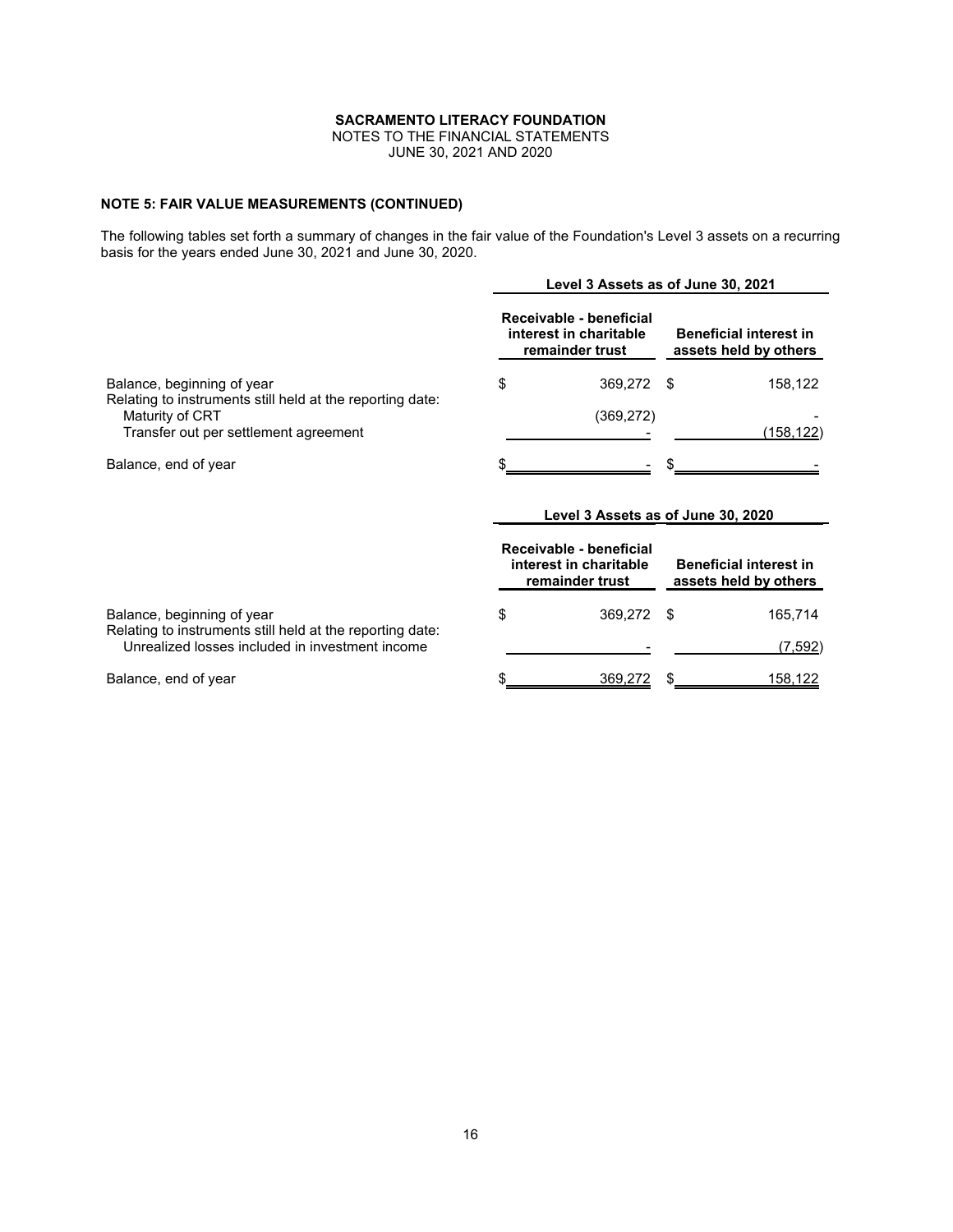NOTES TO THE FINANCIAL STATEMENTS JUNE 30, 2021 AND 2020

# **NOTE 6: CONTRIBUTIONS RECEIVABLE**

Contributions receivable are expected to be realized in the following periods:

|                                                                                         |   | June 30, 2021 June 30, 2020 |                             |
|-----------------------------------------------------------------------------------------|---|-----------------------------|-----------------------------|
| In one year or less<br>Between one and four years<br>Less discount to net present value | S | 51.722<br>21.700<br>(1.150) | 40.925<br>57.600<br>(2,161) |
| Net contributions receivable                                                            |   | 72,272                      | 96.364                      |

Contributions receivable are reported as follows in the Statements of Financial Position:

|                                                                       | June 30, 2021 June 30, 2020 |      |                  |
|-----------------------------------------------------------------------|-----------------------------|------|------------------|
| Contributions receivable<br>Contributions receivable, net of discount | $51.722$ \$<br>20.550       |      | 40.925<br>55,439 |
| Net contributions receivable                                          | 72.272                      | - \$ | 96,364           |

Unconditional promises to give with expected payments extending beyond one year have been evaluated using a discount rate of 1.55%. The discount amount calculated was \$1,150 and \$2,161 as of June 30, 2021 and June 30, 2020, respectively. Management has determined that the unconditional promises to give are fully collectible. Therefore, no allowance for uncollectible accounts are considered necessary at June 30, 2021 and June 30, 2020.

# **NOTE 7: CONCENTRATION OF RISK**

During the year ended June 30, 2021, approximately 57% of contributions and special event revenues was provided by two supporters. During the year ended June 30, 2020, no single supporter provided more than 10% of revenues.

As of June 30, 2021, approximately 74% of accounts receivable was provided by three supporters. As of June 30, 2020, approximately 76% of accounts receivable was provided by three supporter.

# **NOTE 8: NOTE PAYABLE**

On April 3, 2020, the Foundation entered into a promissory note provided through the Small Business Administration's (SBA) Paycheck Protection Program (PPP). The Paycheck Protection Program is a loan designed to provide a direct incentive for small businesses to keep their workers on the payroll in accordance with, and under, Section's 1102 and 1106 of the Coronavirus Aid, Relief, and Economic Security Act (CARES Act) signed by the President of the United States on March 27, 2020. The Foundation received a loan in the amount of \$34,042. The interest rate is fixed at 1% per year for the term of the loan, maturing April 3, 2022. Principal and interest payments are deferred for the first six months of the note. SBA will forgive loans if all employees are kept on the payroll for eight weeks and the money is used for payroll, rent, mortgage, or utilities, with at least 75% of the forgiven amount to be used on payroll. No collateral or personal guarantees are required. As of June 30, 2020, the note payable balance was \$34,042. On February 8, 2021, the Foundation received notice that the balance was forgiven. The Foundation recognized contribution revenue for the amount of the note and removed the liability from the balance sheet as of June 30, 2021.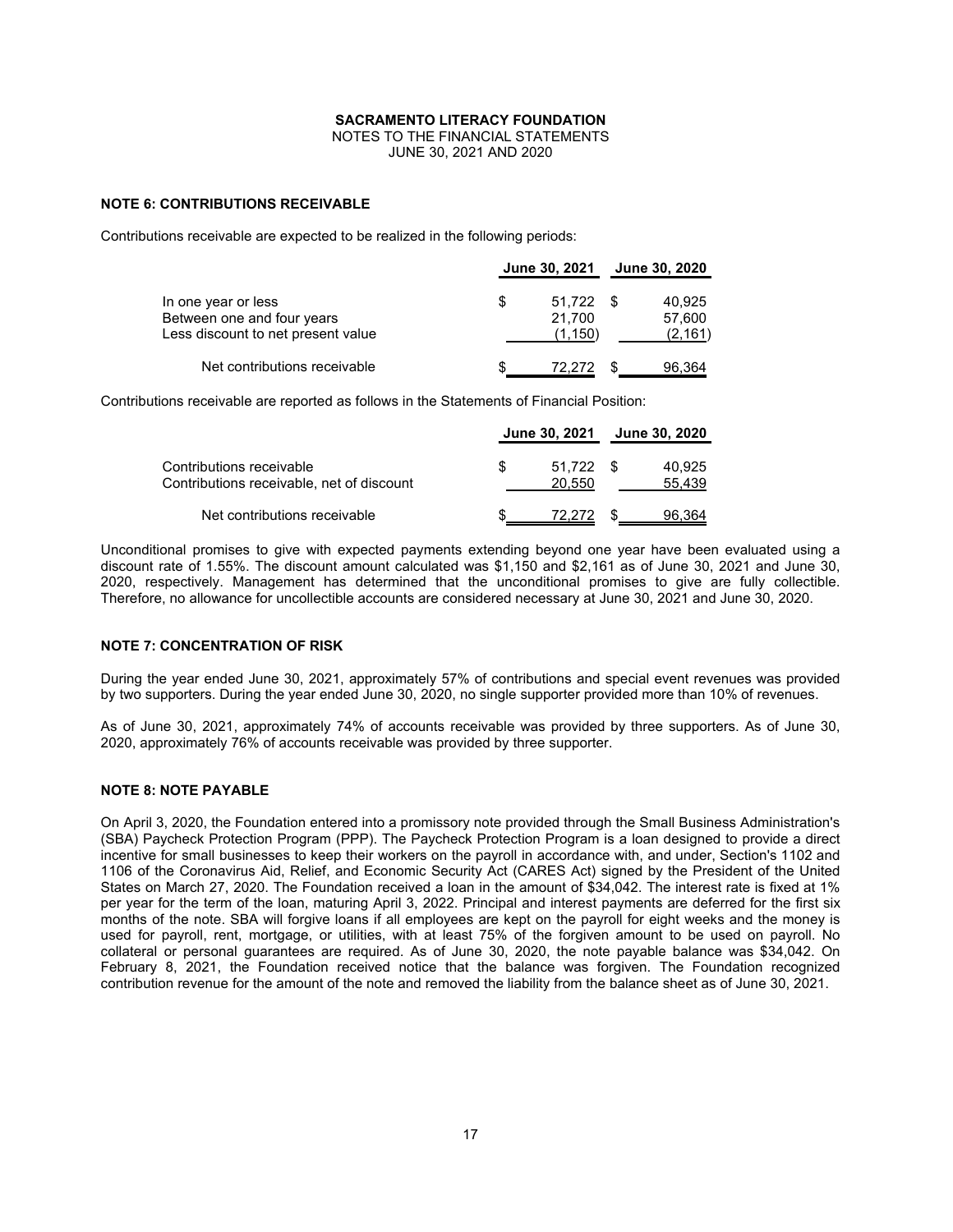NOTES TO THE FINANCIAL STATEMENTS JUNE 30, 2021 AND 2020

# **NOTE 9: NET ASSETS WITH DONOR RESTRICTIONS**

Net assets with donor restrictions are restricted for the following purposes or periods.

|                                                                                                                                               |                                      | June 30, 2021 June 30, 2020                                         |
|-----------------------------------------------------------------------------------------------------------------------------------------------|--------------------------------------|---------------------------------------------------------------------|
| Endowments:<br>Perpetual in nature, earnings from which are<br>subject to endowment spending policy and<br>appropriation:                     |                                      |                                                                     |
| <b>Books and Materials</b><br>Sacramento Room<br><b>SLF Operations</b><br>Children Literacy<br>Persian Language Books<br>Finegold Scholarship | \$<br>36,683<br>906,978<br>4         | \$<br>1,051,317<br>729,634<br>23,524<br>650,192<br>24,158<br>35,503 |
| Endowments total                                                                                                                              | 943,665                              | 2,514,328                                                           |
| Subject to expenditure for a specified purpose:<br>Programs:                                                                                  |                                      |                                                                     |
| Wonder Wagon<br>Literacy Map<br>Walk4Literacy<br>Summer Reading<br><b>Summer Reading 2</b><br><b>Colonial Heights</b><br><b>Branches</b>      | 104,752<br>5,299<br>38,918<br>85,025 | 99<br>37,142<br>9,440<br>49,263<br>70,525<br>6,985                  |
| Sacramento Room<br>Other                                                                                                                      |                                      | 17<br>2,207                                                         |
| Programs total                                                                                                                                | 233,994                              | <u>175,678</u>                                                      |
| Subject to the passage of time<br>Total net assets with donor restrictions                                                                    | 1,177,659<br>\$                      | 369,272<br>3,059,278<br>\$                                          |
|                                                                                                                                               |                                      |                                                                     |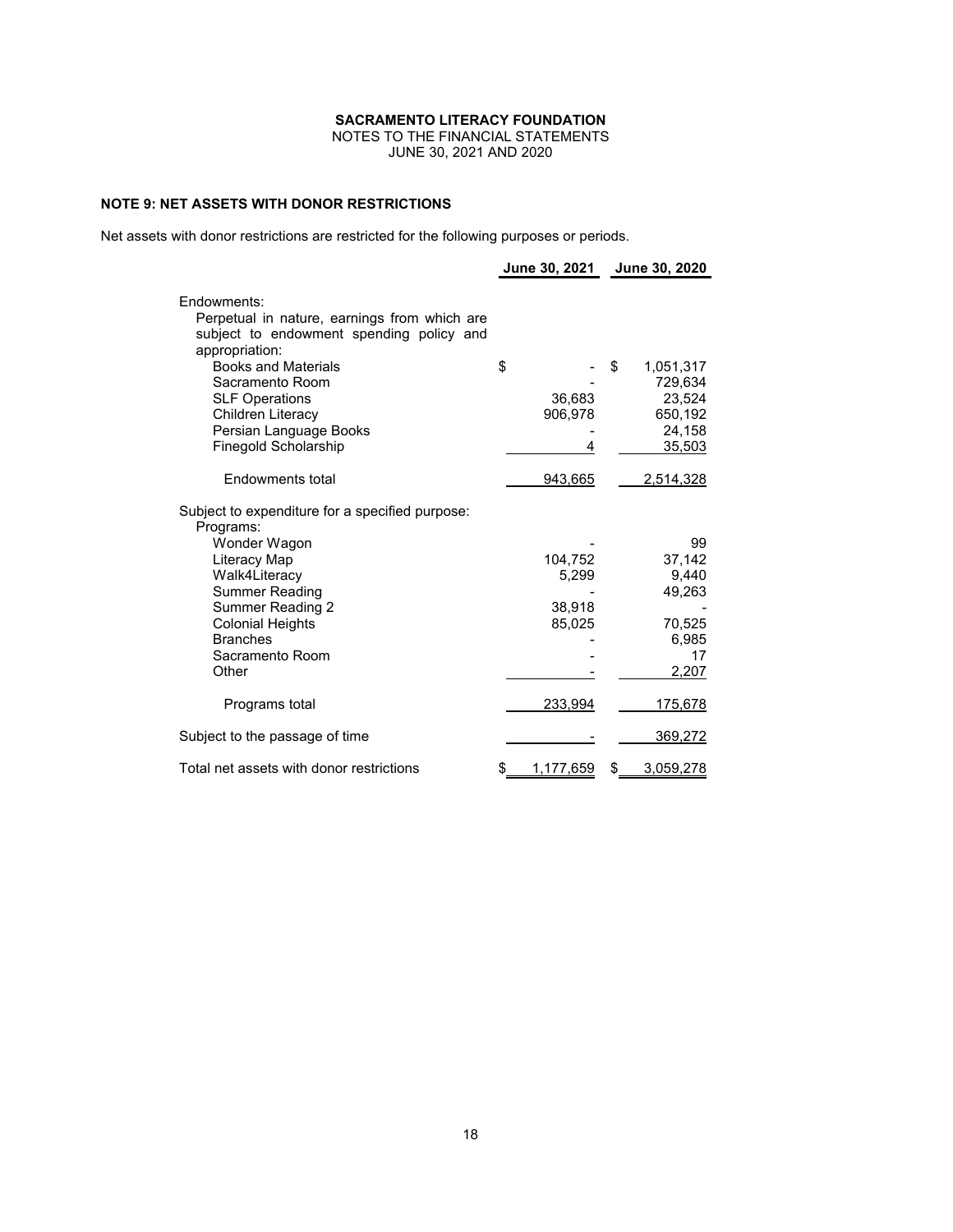NOTES TO THE FINANCIAL STATEMENTS

JUNE 30, 2021 AND 2020

# **NOTE 9: NET ASSETS WITH DONOR RESTRICTIONS (CONTINUED)**

Net assets were released from restrictions by incurring expenses satisfying the purpose restrictions as follows:

|                                                                                                                                                                              | <b>June 30, 2021</b> |                                                | June 30, 2020          |
|------------------------------------------------------------------------------------------------------------------------------------------------------------------------------|----------------------|------------------------------------------------|------------------------|
| Endowments:<br><b>Books and Materials</b><br>Sacramento Room<br><b>SLF Operations</b>                                                                                        | \$                   | 184<br>1,015<br>2,227                          | \$<br>62,516<br>58,438 |
| Endowments total                                                                                                                                                             |                      | 3,426                                          | 120,954                |
| Subject to expenditure for a specific purpose:<br>Programs<br>Wonder Wagon<br>Literacy Map<br>Walk4Literacy<br>Summer Reading<br><b>Branches</b><br>Sacramento Room<br>Other |                      | 99<br>21,242<br>49,263<br>6,985<br>17<br>2,207 | 28,480<br>21,038       |
| Programs total                                                                                                                                                               |                      | 79,813                                         | 49,518                 |
| Subject to the passage of time                                                                                                                                               |                      | 369,272                                        |                        |
| Total net assets released from restriction                                                                                                                                   |                      | 452,511                                        | \$<br>170,472          |

# **NOTE 10: NET ASSETS WITHOUT DONOR RESTRICTIONS**

Net assets without donor restrictions are comprised of the following:

| Without donor restrictions:                                                                                  | June 30, 2021 |                        |   | June 30, 2020                           |
|--------------------------------------------------------------------------------------------------------------|---------------|------------------------|---|-----------------------------------------|
| Endowments:<br><b>Books and Materials</b><br>Sacramento Room<br><b>SLF Operations</b><br>Children's Literacy | \$            | -<br>35,498<br>188,413 | S | 156,607<br>402,417<br>35,498<br>188,413 |
| Endowments total                                                                                             |               | 223,911                |   | 782,935                                 |
| Designated by the Board for:<br>Reserves<br>Undesignated                                                     |               | 225,125<br>528,631     |   | 225,125<br>502,224                      |
| Net assets without donor restrictions                                                                        | \$            | 977,667                |   | 1.510.284                               |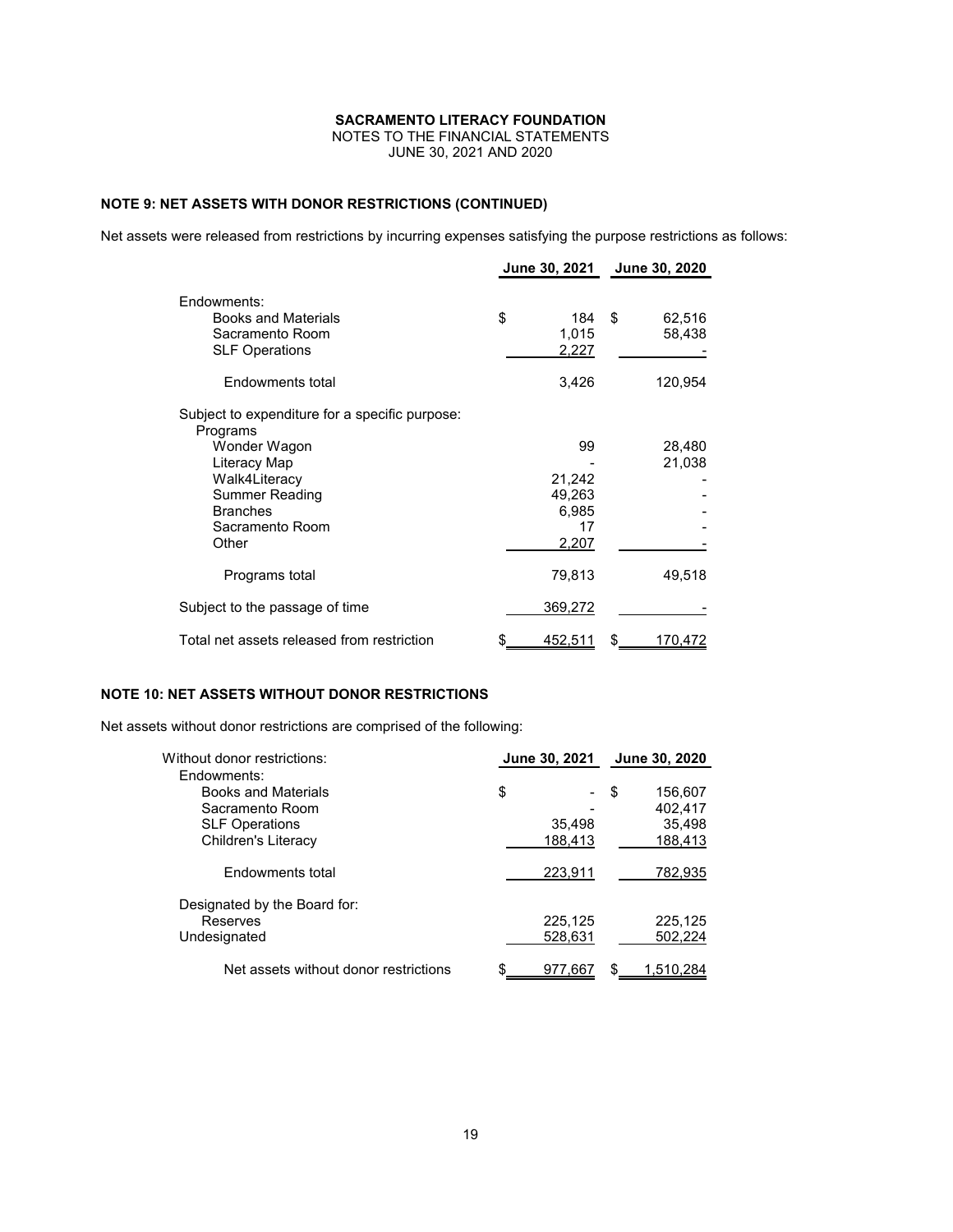NOTES TO THE FINANCIAL STATEMENTS JUNE 30, 2021 AND 2020

# **NOTE 11: ENDOWMENTS**

Due to the Settlement Agreement dated January 20, 2021 between the Foundation and the Sacramento Public Library Authority, approved by the Attorney General on March 2, 2021, the Books and Materials Endowment, the Sacramento Room Endowment, the Persian Language Books, Materials and Programs Endowment, and the Lilian and Jack Sioukas Endowment for the Sacramento Room have all been transferred to the Sacramento Region Community Foundation. Additionally, the Ruthe Finegold Endowment was transferred to San Jose State University. See Note 17.

As of June 30, 2021, the Foundation now has the Children's Literacy and Operations endowments under management. The Children's Literacy Endowment directly benefits community organizations that deliver summer reading programming and submit a successful grant application. The Operations Endowment will directly benefit the Foundation's operation's and seek to create operational stability. These endowments include certain net assets without donor restrictions that have been designated for endowments by the Board of Directors. The Board of Directors has implemented policies and procedures that guide it to direct all unrestricted bequest gifts to endowments when possible. These gifts will make contributions to the Sacramento community in perpetuity – a fitting approach to an individual's final gift. The Board is aware that board designated endowment funds can be re-directed at any time the Board deems necessary.

The Board of Directors of the Foundation has interpreted the California Uniform Prudent Management of Institutional Funds Act (UPMIFA) as requiring the preservation of the fair value of the original gift as of the first distribution of said endowment, unless there are explicit donor stipulations to the contrary. At June 30, 2021 and June 30, 2020, there were no such donor stipulations.

From time to time, certain donor-restricted endowment funds may have fair values less than the amount required to be maintained by donors or by law (underwater endowments). We have interpreted UPMIFA to permit spending from underwater endowments in accordance with prudent measures required under law. At June 30, 2021 none no of the endowments held by the Foundation were underwater and at June 30, 2020 the Persian Language Books, Materials and Programs Endowment (PLBMPE) was underwater by \$841. The donor of the PLBMPE was provided with this information 45 days in advance of the distribution and did not object to the distribution.

# Investment and Spending Policies

The Foundation adopted investment and spending policies for their endowments that provide a predictable stream of funding for the community and the Foundation while seeking to maintain the purchasing power of the endowment assets. Over time, long-term rates of return should be equal to an amount sufficient to maintain the purchasing power of the endowment assets, to provide the necessary capital to fund the spending policy, and to cover the costs of managing the endowment investments. The target minimum rate of return is the Consumer Price Index plus 5 percent on an annual basis. Actual returns in any given year may vary from this amount. To satisfy this long-term rate-of-return objective, the investment portfolio is structured on a total-return approach through an asset allocation that achieves both capital appreciation (realized and unrealized) and current yield (interest and dividends).

The Foundation uses an endowment spending-rate formula to determine the amount to spend from the endowment, including those endowments deemed to be underwater, each year. The rate, determined and adjusted from time to time by the Board of Directors, is applied to the average fair value of the endowment investments for the prior 12 quarters in April of each year to determine the distribution for the current year. During 2021 and 2020, the spending rate was 4.55% and 3.62%, respectively. In establishing this policy, the long-term expected return on the endowment was considered and the rate set with the objective of maintaining the purchasing power of the endowment over time and maintaining the level of support distributed annually to the Library.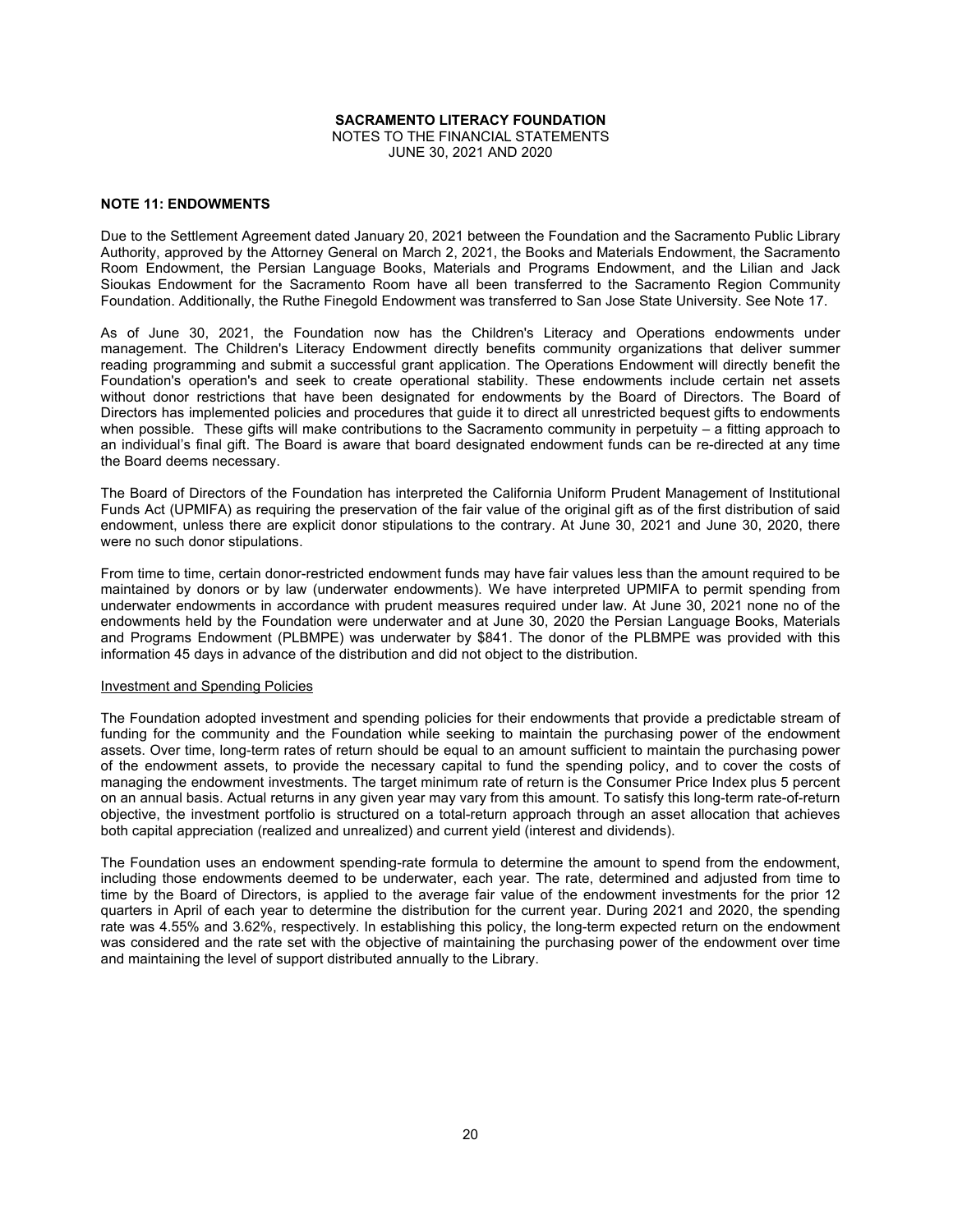NOTES TO THE FINANCIAL STATEMENTS

JUNE 30, 2021 AND 2020

# **NOTE 11: ENDOWMENTS (CONTINUED)**

Endowment net asset composition by type of fund as of June 30, 2021 was as follows:

|                                                                                                                                         | <b>Without Donor</b><br><b>Restrictions</b> |    | <b>With Donor</b><br><b>Restrictions</b>                   |    | <b>Total Net</b><br><b>Endowment</b><br><b>Assets</b>    |
|-----------------------------------------------------------------------------------------------------------------------------------------|---------------------------------------------|----|------------------------------------------------------------|----|----------------------------------------------------------|
| Board-designated endowment funds<br>Donor restricted endowment funds:                                                                   | \$<br>223,911                               | \$ |                                                            | \$ | 223,911                                                  |
| Original donor-restricted gift amount and amounts<br>required to be maintained in perpetuity by donor<br>Accumulated investment gains   |                                             |    | 684,237<br>259,428                                         |    | 684,237<br>259,428                                       |
| Total                                                                                                                                   | 223,911                                     | S  | 943,665                                                    | S  | 1,167,576                                                |
|                                                                                                                                         | <b>Without Donor</b><br><b>Restrictions</b> |    | <b>With Donor</b><br><b>Restrictions</b>                   |    | <b>Total</b><br><b>Endowment</b><br><b>Net Assets</b>    |
| Endowment net assets, beginning of year<br>Contributions<br>Investment income<br>Net appreciation<br>Transfers per Settlement Agreement | \$<br>782,935<br>(559,024)                  | \$ | 2,514,328<br>50.535<br>130,114<br>484,548<br>(2, 235, 860) | \$ | 3,297,263<br>50,535<br>130,114<br>484,548<br>(2,794,884) |
| Endowment net assets, end of year                                                                                                       | 223,911                                     |    | 943,665                                                    |    | 1,167,576                                                |

Endowment net asset composition by type of fund as of June 30, 2020 was as follows:

|                                                                                                                                                                | <b>Without Donor</b><br><b>Restrictions</b> |    | <b>With Donor</b><br><b>Restrictions</b>                  |    | Total Net<br><b>Endowment</b><br><b>Assets</b>                        |
|----------------------------------------------------------------------------------------------------------------------------------------------------------------|---------------------------------------------|----|-----------------------------------------------------------|----|-----------------------------------------------------------------------|
| Board-designated endowment funds<br>Donor restricted endowment funds:<br>Original donor-restricted gift amount and amounts                                     | \$<br>782,935                               | \$ |                                                           | \$ | 782,935                                                               |
| required to be maintained in perpetuity by donor<br>Accumulated investment gains                                                                               |                                             |    | 2,040,864<br>473,464                                      |    | 2,040,864<br>473,464                                                  |
| Total                                                                                                                                                          | 782,935                                     | S. | 2,514,328                                                 | S. | 3,297,263                                                             |
|                                                                                                                                                                | <b>Without Donor</b><br><b>Restrictions</b> |    | <b>With Donor</b><br><b>Restrictions</b>                  |    | <b>Total Net</b><br><b>Endowment</b><br><b>Assets</b>                 |
| Endowment net assets, beginning of year<br>Contributions<br>Investment income<br>Net appreciation<br>Amount appropriated for expenditure<br>Board designations | \$<br>932,935<br>(150,000)                  | \$ | 2,457,289<br>125,000<br>82,811<br>(43, 119)<br>(107, 653) | \$ | 3,390,224<br>125,000<br>82,811<br>(43, 119)<br>(107,653)<br>(150,000) |
| Endowment net assets, end of year                                                                                                                              | 782,935                                     |    |                                                           |    | 3,297,263                                                             |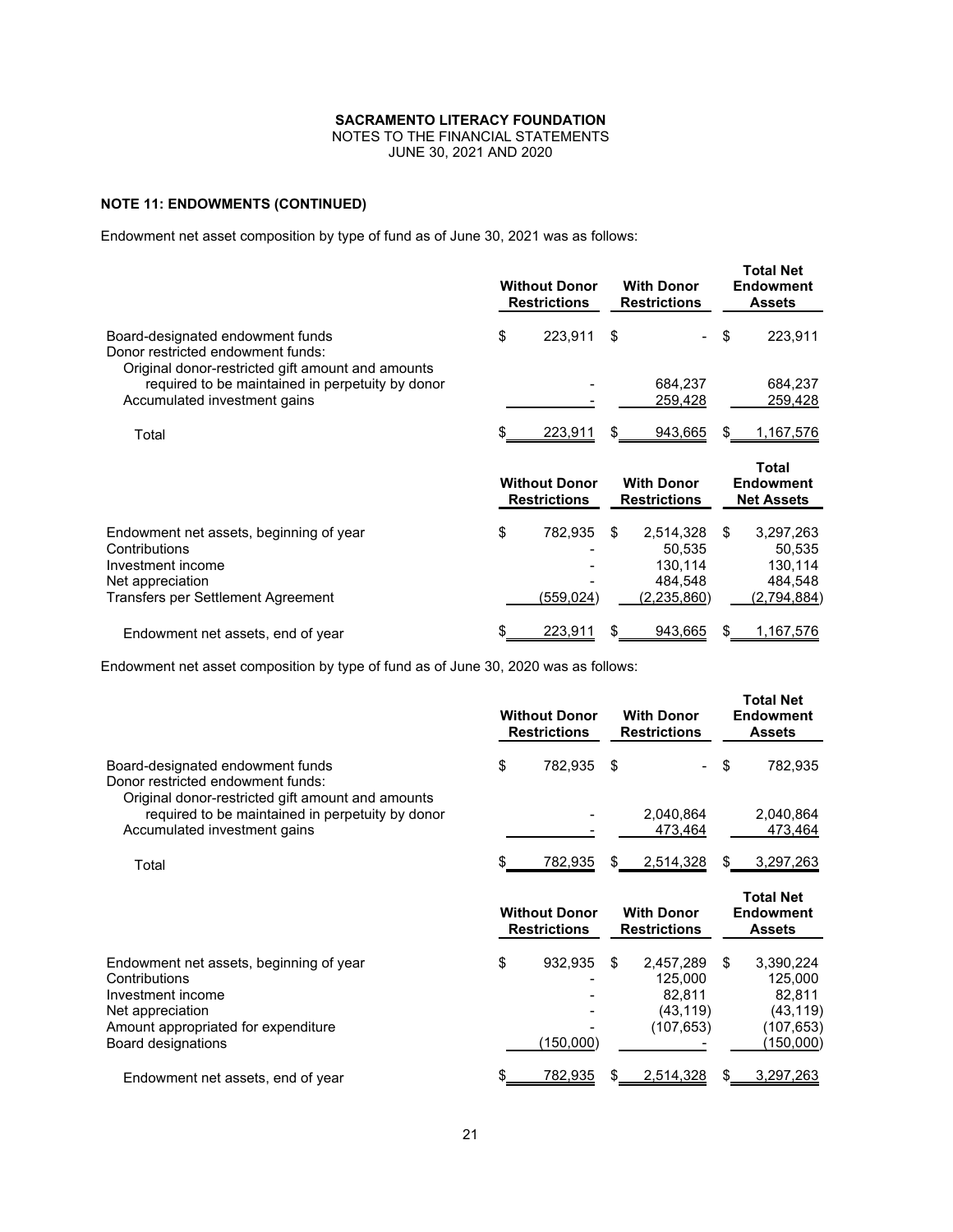NOTES TO THE FINANCIAL STATEMENTS JUNE 30, 2021 AND 2020

# **NOTE 12: TRANSACTIONS WITH THE LIBRARY**

The Foundation's purpose, until September 24, 2020, was to support projects of the Sacramento Public Library; substantially all program services through that date relate to payments to or on behalf of the Library. Cash payments made to or on behalf of the Library for the years ended June 30, 2021 and June 30, 2020 totaled \$63,108 and \$149,434, respectively. As part of the settlement agreement reached on September 24, 2020, an additional \$335,715 was distributed to the Library. See Note 17 for further information on the settlement agreement.

# **NOTE 13: SPLIT INTEREST AGREEMENTS**

#### Charitable Remainder Trust

The Foundation's interest in the charitable remainder trust of \$369,272 came due on September 21, 2020.

# **NOTE 14: EMPLOYEE BENEFIT PLAN**

The Foundation has a Savings Incentive Match Plan for Employees of Small Employers (the Plan). The Plan covers all employees. Under the terms of the Plan, the Foundation matches employee contributions dollar for dollar up to a maximum of 3% of compensation. Contributions to the Plan for the years ended June 30, 2021 and June 30, 2020 totaled \$4,220 and \$5,372, respectively.

# **NOTE 15: OPERATING LEASES**

The Foundation leases its facilities under an operating lease. Rental expense for the years ended June 30, 2021 and 2020 related to this lease totaled \$14,806 and \$14,416, respectively. As of February 1, 2022, the Foundation is on a month-to-month lease and considering a one-year lease.

Future minimum commitments under operating leases are as follows:

# **For fiscal year ending**

| June 30, 2022 | 9.082 |
|---------------|-------|
| Total         | 9.082 |

# **NOTE 16: COMMITMENTS AND CONTINGENCIES**

The World Health Organization declared the worldwide Coronavirus (COVID-19) outbreak a public health emergency on January 30, 2020 and officially declared it as a pandemic as of March 11, 2020. Management has performed an evaluation of certain financial statement line items such as contributions receivable, fixed assets, and notes payable to determine whether valuation or impairment adjustments should be made. Management has determined that the amounts reported on the financial statements are properly valued as of June 30, 2021. However, since the duration and full effects of the COVID-19 outbreak are yet unknown there could be future negative impacts to the financial condition of the Foundation.

# **NOTE 17: SETTLEMENT AGREEMENT TRANSFERS**

On March 31, 2020, the Sacramento Public Library Authority (the "Authority") filed suit against the Foundation demanding that the Foundation change their name and relinquish their assets.